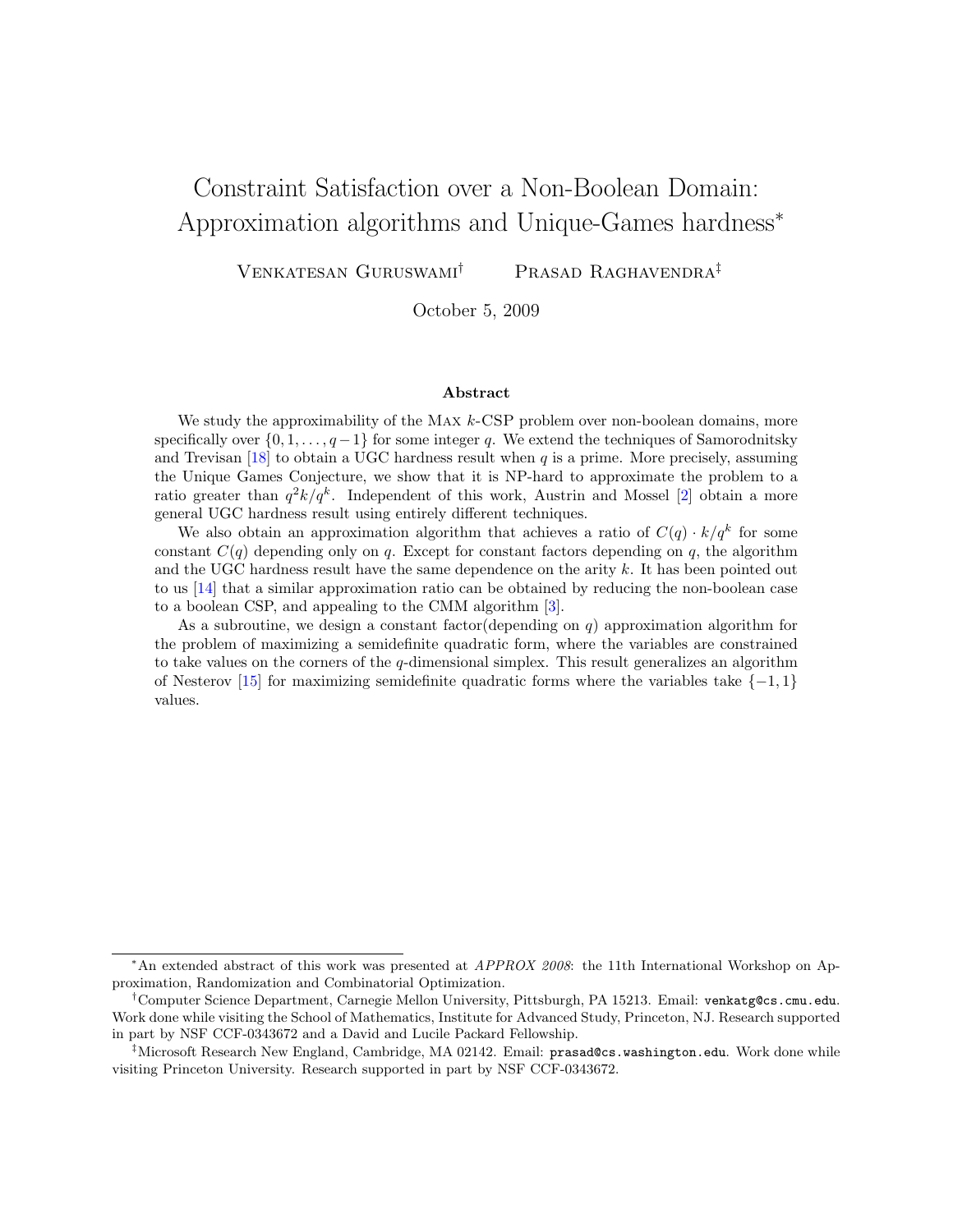### <span id="page-1-0"></span>1 Introduction

Constraint Satisfaction Problems (CSP) capture a large variety of combinatorial optimization problems that arise in practice. In the Max k-CSP problem, the input consists of a set of variables taking values over a domain(say  $\{0,1\}$ ), and a set of constraints with each acting on k of the variables. The objective is to find an assignment of values to the variables that maximizes the number of constraints satisfied. Several classic optimization problems like MAX 3-SAT, MAX CUT fall in to the general framework of CSPs. For most CSPs of interest, the problem of finding the optimal assignment turns out to be NP-hard. To cope with this intractability, the focus shifts to approximation algorithms with provable guarantees. Specifically, an algorithm  $A$  is said to yield an  $\alpha$  approximation to a CSP, if on every instance  $\Gamma$  of the CSP, the algorithm outputs an assignment that satisfies at least  $\alpha$  times as many constraints as the optimal assignment.

Apart from its natural appeal, the study of approximability of Max k-CSP problem is interesting for yet another reason. The best approximation ratio achievable for Max k-CSP equals the optimal soundness of a PCP verifier making at most  $k$  queries. In fact, inapproximability results for Max k-CSP have often been accompanied by corresponding developments in analysis of linearity testing.

Over the boolean domain, the problem of MAX  $k$ -CSP has been studied extensively. For a boolean predicate  $P: \{0,1\}^k \to \{0,1\}$ , the MAX k-CSP (P) problem is the special case of MAX k-CSP where all the constraints are of the form  $P(l_1, l_2, \ldots, l_k)$  with each literal  $l_i$  being either a variable or its negation. For many natural boolean predicates P, approximation algorithms and matching NP-hardness results are known for MAX  $k$ -CSP  $(P)[10]$  $(P)[10]$ . For the general MAX  $k$ -CSP problem over boolean domain, the best known algorithm yields a ratio of  $\Omega(\frac{k}{2^k})$  [\[3\]](#page-17-1), while any ratio better than  $2^{\sqrt{2k}}/2^k$  is known to be NP-hard to achieve [\[5\]](#page-17-2). Further if one assumes the Unique Games Conjecture, then it is NP-hard to approximate MAX  $k$ -CSP problem to a factor better than  $\frac{2k}{2}$  $\frac{2k}{2^k}$  [\[18\]](#page-18-0).

In this work, we study the approximability of the MAX  $k$ -CSP problem over non-boolean domains, more specifically over  $\{0, 1, \ldots, q-1\}$  for some integer q, obtaining both algorithmic and hardness results (under the UGC) with almost matching approximation factors.

On the hardness side, we extend the techniques of [\[18\]](#page-18-0) to obtain a UGC hardness result when q is a prime. More precisely, assuming the Unique Games Conjecture, we show that it is NP-hard to approximate the problem to a ratio greater than  $q^2k/q^k$ . Except for constant factors depending on q, the algorithm and the UGC hardness result have the same dependence on of the arity  $k$ . Independent of this work, Austrin and Mossel [\[2\]](#page-17-0) obtain a more general UGC hardness result using entirely different techniques. Technically, our proof extends the Gowers Uniformity based approach of Samorodnitsky and Trevisan  $[18]$  to correlations on q-ary cubes instead of the binary cube. This is related to the detection of multidimensional arithmetic progressions by a Gowers norm of appropriately large degree. Along the way, we also make a simplification to [\[18\]](#page-18-0) and avoid the need to obtain a large *cross-influence* between two functions in a collection with a substantial Uniformity norm; instead our proof works based on large influence of just one function in the collection.

On the algorithmic side, we obtain a approximation algorithm that achieves a ratio of  $C(q)$ .  $k/q^k$  for some constant  $C(q)$  depending only on q. As a subroutine, we design an algorithm for maximizing a positive definite quadratic form with variables forced to take values on the corners of the q-dimensional simplex. This is a generalization of an algorithm of Nesterov  $[15]$  for maximizing positive definite quadratic form with variables forced to take  $\{-1,1\}$  values. This generalization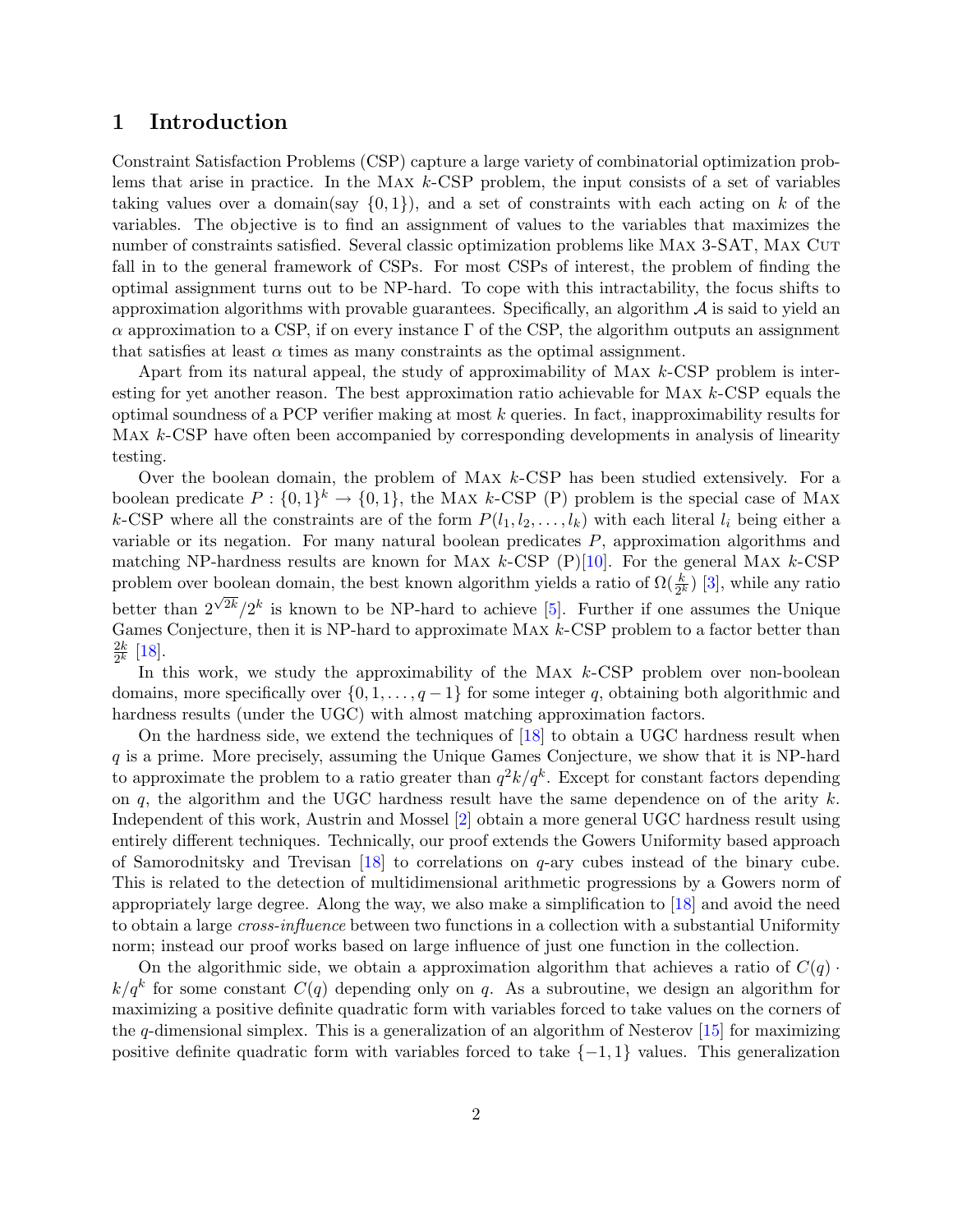<span id="page-2-0"></span>could be of independent interest in the design of algorithms for non-boolean CSPs.

Independent of this work, Makarychev and Makarychev [\[14\]](#page-18-1) brought to our notice a reduction from non-boolean CSPs to the boolean case, which in conjunction with the CMM algorithm [\[3\]](#page-17-1) yields a better approximation ratio for the MAX  $k$ -CSP problem. The details of the reduction are described in [Section 8.](#page-17-3) Using the reduction, one can deduce a  $q^2(1+o(1))k/q^k$  factor UG-hardness for MAX  $k$ -CSP for arbitrary positive integers  $q$ , starting from our UG-hardness result for primes  $q$ .

### 1.1 Related Work

The simplest algorithm for MAX  $k$ -CSP over boolean domain is to output a random assignment to the variables, thus achieving an approximation ratio of  $\frac{1}{2^k}$ . The first improvement over this trivial algorithm, a ratio of  $\frac{2}{2^k}$  was obtained by Trevisan [\[19\]](#page-18-4). Hast [\[8\]](#page-18-5) proposed an approximation algorithm with a ratio of  $\Omega(\frac{k}{\log k 2^k})$ , which was later improved to the current best known algorithm achieving an approximation factor of  $\Omega(\frac{k}{2^k})$  [\[3\]](#page-17-1).

On the hardness side, MAX  $k$ -CSP over the boolean domain was shown to be NP-hard to approximate to a ratio greater than  $\Omega(2^{2\sqrt{k}}/2^k)$  by Samorodnitsky and Trevisan [\[17\]](#page-18-6). The result involved an analysis of a graph-linearity test which was simplified subsequently by Håstad and Wigderson [\[12\]](#page-18-7). Later, using the machinery of multi-layered PCP developed in [\[4\]](#page-17-4), the inapproximability factor was improved to  $O(2)$  $\sqrt{2k}/2^k$ ) in [\[5\]](#page-17-2).

A predicate P is approximation resistant if the best optimal approximation ratio for MAX  $k$ -CSP (P) is given by the random assignment. While no predicate over 2 variables is approximation resistant, a predicate over 3 variables is approximation resistant if and only if it is implied by the XOR of 3 variables [\[10,](#page-18-3) [20\]](#page-18-8). Almost all predicates on 4 variables were classified with respect to approximation resistance in [\[9\]](#page-18-9).

In recent years, several inapproximability results for MAX  $k$ -CSP problems were obtained assuming the Unique Games Conjecture. Firstly, a tight inapproximability of  $\Theta\left(\frac{k}{2k}\right)$  $(\frac{k}{2^k})$  was shown in [\[18\]](#page-18-0). The proof relies on the analysis of a hypergraph linearity test using the Gowers uniformity norms. Hastad showed that if UGC is true, then as k increases, nearly every predicate  $P$  on  $k$ variables is approximation resistant [\[11\]](#page-18-10).

More recently, optimal inapproximability results have been shown for large classes of CSPs assuming the Unique Games Conjecture. Under an additional conjecture, optimal inapproximability results were obtained in [\[1\]](#page-17-5) for all boolean predicates over 2 variables. Subsequently, it was shown in [\[16\]](#page-18-11) that for every CSP over an arbitrary finite domain, the best possible approximation ratio is equal to the integrality gap of a well known Semidefinite program. Further the same work also obtains an algorithm that achieves the best possible approximation ratio assuming UGC. Although the results of [\[16\]](#page-18-11) apply to non-boolean domains, they do not determine the value of the approximation factor explicitly, but only show that it is equal to the integrality gap of an SDP. Further the algorithm proposed in [\[16\]](#page-18-11) does not yield any approximation guarantee for Max k-CSP unconditionally. Thus neither the inapproximability nor the algorithmic results of this work are subsumed by  $[16]$ .

Austrin and Mossel  $[2]$  obtain a sufficient condition for a predicate P to be approximation resistant. Through this sufficiency condition, they obtain strong UGC hardness results for Max k-CSP problem over the domain  $\{1,\ldots,q\}$  for arbitrary k and q. For the case when q is a prime power, their results imply a UGC hardness of  $kq(q-1)/q^k$ . The hardness results in this work and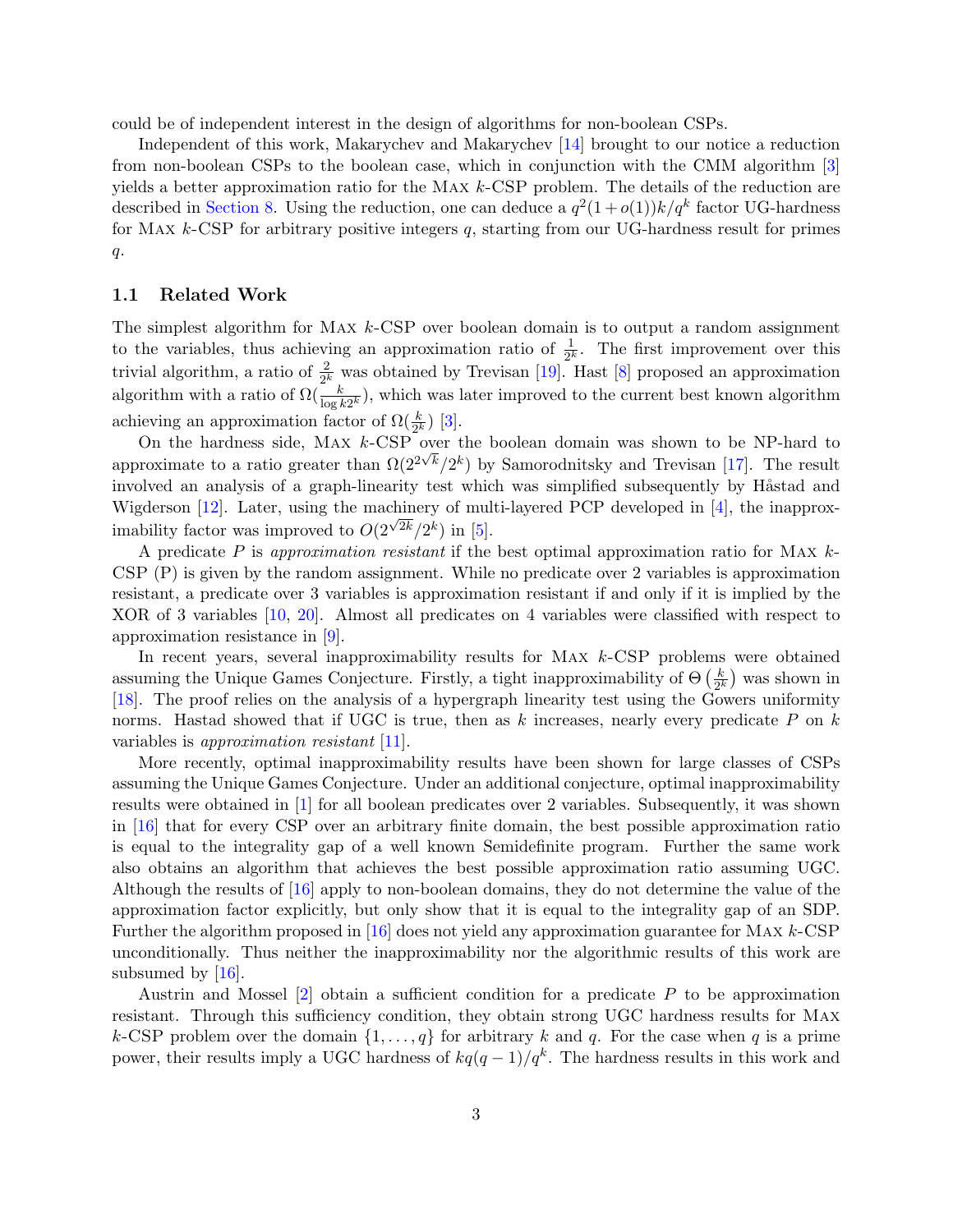<span id="page-3-1"></span>[\[2\]](#page-17-0) were obtained independently and use entirely different techniques.

### 1.2 Organization of the paper

We begin with background on the Unique Games conjecture, Gowers norm, and influence of variables in [Section 2.](#page-3-0) In [Section 3,](#page-5-0) we present an efficient algorithm to maximize positive semidefinite forms under additional constraints. This leads to a factor  $C(q)k/q^k$  approximation algorithm for Max  $k$ -CSP over domain size q presented in [Section 4.](#page-7-0) In [Section 5,](#page-9-0) we present a linearity test that forms the core of the UGC based hardness reduction. We prove our inapproximability result (for the case when  $q$  is a prime) by a reduction from Unique Games in [Section 6.](#page-10-0) The proof uses a technical step bounding a certain expectation by an appropriate Gowers norm; this step is proved in [Section 7.](#page-14-0)

### <span id="page-3-0"></span>2 Preliminaries

For a positive integer n, we use the notation [n] for the ring  $\mathbb{Z}/(n) = \{0, 1, \ldots, n-1\}$ . For a positive integer q, let  $\Delta_q$  denote the following polytope:

$$
\Delta_q = \Big\{ \mathbf{x} \in \mathbb{R}^q \ : \ x^{(i)} \in \Big[ -\frac{1}{q-1}, 1 \Big], \ \sum_{i \in [q]} x^{(i)} = 0 \Big\}
$$

Let  $Vert(\Delta_q)$  denote the set of q corners(vertices) of the polytope  $\Delta_q$ .

### 2.1 Unique Games conjecture

**Definition 2.1.** An instance of Unique Games represented as  $\Gamma = (\mathcal{X} \cup \mathcal{Y}, E, \Pi, \langle R \rangle)$ , consists of a bipartite graph over node sets  $\mathcal{X}, \mathcal{Y}$  with the edges E between them. Also part of the instance is a set of labels  $\langle R \rangle = \{1, \ldots, R\}$ , and a set of permutations  $\pi_{vw} : \langle R \rangle \to \langle R \rangle$  for each edge  $e = (v, w) \in E$ . An assignment A of labels to vertices is said to satisfy an edge  $e = (v, w)$ , if  $\pi_{vw}(A(v)) = A(w)$ . The objective is to find an assignment A of labels that satisfies the maximum number of edges.

For sake of convenience, we shall use the following stronger version of Unique Games Conjecture which was shown to be equivalent to the original conjecture [\[13\]](#page-18-12).

**Conjecture 2.2.** For all constants  $\delta > 0$ , there exists large enough constant R such that given a bipartite unique games instance  $\Gamma = (\mathcal{X} \cup \mathcal{Y}, E, \Pi = {\pi_e : \langle R \rangle \rightarrow \langle R \rangle : e \in E}, \langle R \rangle)$  with number of labels R, it is NP-hard to distinguish between the following two cases:

- (1−δ)-satisfiable instances: There exists an assignment A of labels such that for  $1-\delta$  fraction of vertices  $v \in \mathcal{X}$ , all the edges  $(v, w)$  are satisfied.
- Instances that are not  $\delta$ -satisfiable: No assignment satisfies more than a  $\delta$ -fraction of the edges E.

#### 2.2 Gowers uniformity norm and influence of variables

We now recall the definition of the Gowers uniformity norm. For an integer  $d \geq 1$  and a complexvalued function  $f: G \to \mathbb{C}$  defined on an abelian group G (whose group operation we denote by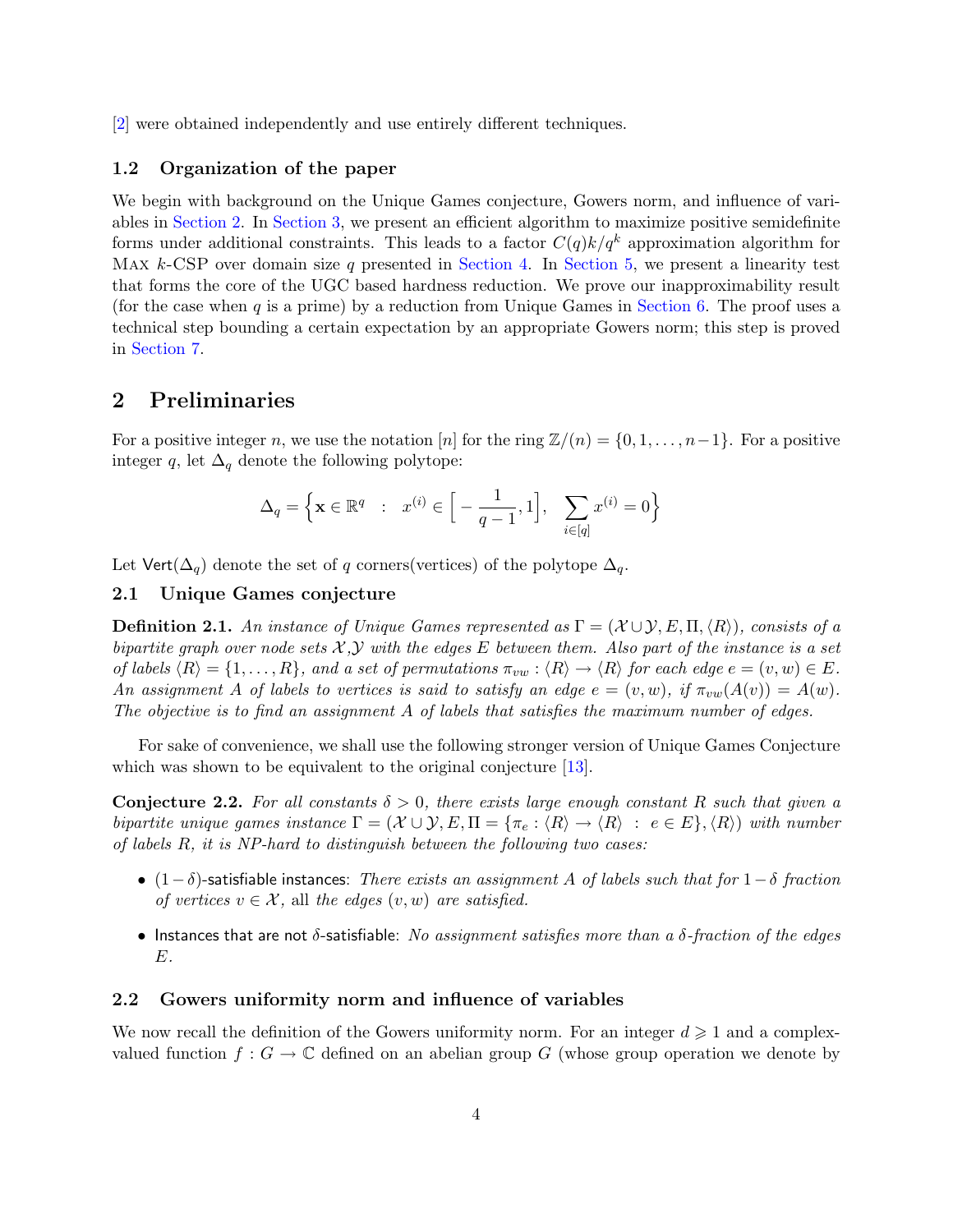<span id="page-4-1"></span>+), the d'th uniformity norm  $U_d(f)$  is defined as

$$
U^{d}(f) := \mathop{\mathbb{E}}_{x,y_1,y_2,\dots,y_d} \left[ \prod_{\substack{S \subseteq \{1,2,\dots,d\} \\ |S| \text{ even}}} f\left(x + \sum_{i \in S} y_i\right) \prod_{\substack{S \subseteq \{1,2,\dots,d\} \\ |S| \text{ odd}}} \overline{f\left(x + \sum_{i \in S} y_i\right)} \right].
$$
 (1)

where the expectation is taken over uniform and independent choices of  $x, y_0, \ldots, y_{d-1}$  from the group G. Note that  $U^1(f) = \Big(\mathbb{E}\Big)$  $\mathbb{E}[f(x)]\Big)^2.$ 

We will be interested in the case when the group G is  $[q]^R$  for positive integers q, R, with group addition being coordinate-wise addition modulo  $q$ .  $G$  is also closed under coordinate-wise multiplication modulo q by scalars in [q], and thus has a [q]-module structure. For technical reasons, we will restrict attention to the case when  $q$  is prime and thus our groups will be vector spaces over the field  $\mathbb{F}_q$  of q elements. For a vector  $\mathbf{a} \in [q]^k$ , we denote by  $a_1, a_2, \ldots, a_k$  its k coordinates. We will use  $1, 0$  to denote the all 1's and all 0's vectors respectively (the dimension will be clear from the context). Further denote by  $e_i$  the i<sup>th</sup> basis vector with 1 in the i<sup>th</sup> coordinate and 0 in the remaining coordinates. As we shall mainly be interested in functions over  $[q]^R$  for a prime q, we make our further definitions in this setting. Firstly, every function  $f: [q]^R \to \mathbb{C}$  has a Fourier expansion given by:

$$
f(x) = \sum_{\alpha \in [q]^R} \hat{f}_{\alpha} \chi_{\alpha}(x)
$$

where  $\hat{f}_{\alpha} = \mathop{\mathbb{E}}_{x \in [q]^R} [f(x) \chi_{\alpha}(x)]$  and  $\chi_{\alpha}(x) = \prod_{i=1}^R \omega^{\alpha_i x_i}$  for a  $q^{th}$  root of unity  $\omega$ .

The central lemma in the hardness reduction relates a large Gowers norm for a function  $f$ , to the existence of an influential coordinate. Towards this, we define influence of a coordinate for a function over  $[q]^R$ .

**Definition 2.3.** For a function  $f : [q]^R \to \mathbb{C}$  define the influence of the i<sup>th</sup> coordinate as follows:

$$
\mathrm{Inf}_i(f) = \mathop{\mathbb{E}}_x[\mathbf{Var}_{x_i}[f]] .
$$

The following well known result relates influences to the Fourier spectrum of the function.

**Fact.** For a function  $f: [q]^R \to \mathbb{C}$  and a coordinate  $i \in \{1, 2, ..., R\}$ ,

$$
\mathrm{Inf}_i(f) = \sum_{\alpha_i \neq 0, \alpha \in [q]^R} |\hat{f}_{\alpha}|^2.
$$

The following lemma is a restatement of Theorem 12 in [\[18\]](#page-18-0).

<span id="page-4-0"></span>**Lemma 2.4.** There exists an absolute constant C such that, if  $f : [q]^m \to \mathbb{C}$  is a function satisfying  $|f(x)| \leq 1$  for every x then for every  $d \geq 1$ ,

$$
U^d(f) \leq U^1(f) + 2^{Cd} \max_i \text{Inf}_i(f)
$$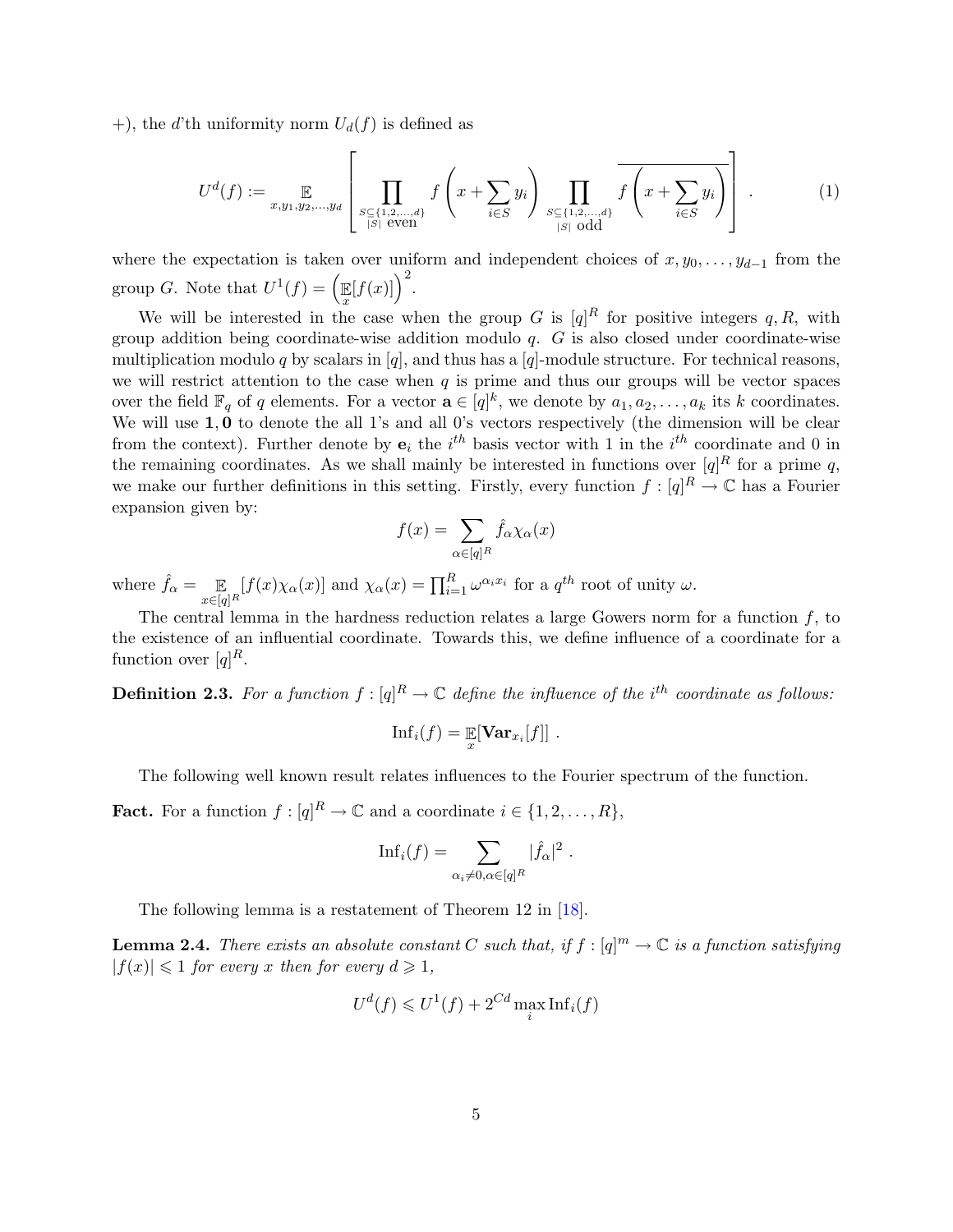### 2.3 Noise Operator

Like many other UGC hardness results, one of the crucial ingredients of our reduction will be a noise operator on functions over  $[q]^R$ . We define the noise operator  $T_{1-\varepsilon}$  formally below.

**Definition 2.5.** For  $0 \leqslant \varepsilon \leqslant 1$ , define the operator  $T_{1-\varepsilon}$  on functions  $f : [q]^R \to \mathbb{C}$  as :

$$
T_{1-\varepsilon}f(\mathbf{x}) = \mathop{\mathbb{E}}_{\eta}[f(\mathbf{x} + \eta)]
$$

where each coordinate  $\eta_i$  of  $\eta$  is 0 with probability  $1 - \varepsilon$  and a random element from [q] with probability  $\varepsilon$ . The Fourier expansion of  $T_{1-\varepsilon}f$  is given by

$$
T_{1-\varepsilon}f(\mathbf{x}) = \sum_{\alpha \in [q]^R} (1-\varepsilon)^{|\alpha|} \hat{f}_{\alpha} \chi_{\alpha}(x)
$$

Here  $|\alpha|$  denotes the number of non-zero coordinates of  $\alpha$ .

<span id="page-5-2"></span>**Lemma 2.6.** If a function  $f : [q]^R \to \mathbb{C}$  satisfies  $|f(x)| \leq 1$  for all x, and  $g = T_{1-\varepsilon}f$  then

$$
\sum_{i=1}^{R} \text{Inf}_i(g) \leq \frac{1}{2e \ln 1/(1-\varepsilon)}
$$

*Proof.* Let  $f(x) = \sum_{\alpha} \hat{f}_{\alpha} \chi_{\alpha}(x)$  denote the Fourier expansion of f. The function g is given by  $g(x) = \sum_{\alpha} (1 - \varepsilon)^{|\alpha|} \hat{f}_{\alpha} \tilde{\chi}_{\alpha}(x)$ . Hence we get,

$$
\sum_{i=1}^{R} \text{Inf}_i(g) = \sum_{i=1}^{R} \sum_{\alpha, \alpha_i \neq 0} (1 - \varepsilon)^{2|\alpha|} \hat{f}_{\alpha}^2 = \sum_{\alpha \in [q]^R} (1 - \varepsilon)^{2|\alpha|} |\alpha| \hat{f}_{\alpha}^2
$$

$$
\leq \max_{\alpha \in [q]^R} \left( (1 - \varepsilon)^{2|\alpha|} |\alpha| \right) \cdot \sum_{\alpha} \hat{f}_{\alpha}^2 \leq \max_{\alpha \in [q]^R} (1 - \varepsilon)^{2|\alpha|} |\alpha|
$$

The function  $F(x) = x(1 - \varepsilon)^{2x}$ achieves a maximum at  $x = -1/2 \ln(1 - \varepsilon)$ . Substituting we get  $\frac{R}{i} \ln f_i(g) \leq \frac{1}{2e \ln 1/(1 - \varepsilon)}$ .  $\sum$  $\frac{1}{2e\ln 1/(1-\varepsilon)}$ .  $\Box$ 

## <span id="page-5-0"></span>3 Positive Definite Quadratic Programs

In this section, we present an efficient procedure to optimize positive definite quadratic forms with the variables forced to take values on the q-dimensional simplex.

<span id="page-5-1"></span>**Theorem 3.1.** Let  $A = (a_{ij}^{(k)(l)})$  be a positive definite matrix where  $k, l \in [q]$  and  $1 \leqslant i, j \leqslant n$ . For the quadratic program Γ, there exists an efficient algorithm that finds an assignment whose value is at least  $\frac{2}{\pi(q-1)^4}$  of the optimum.

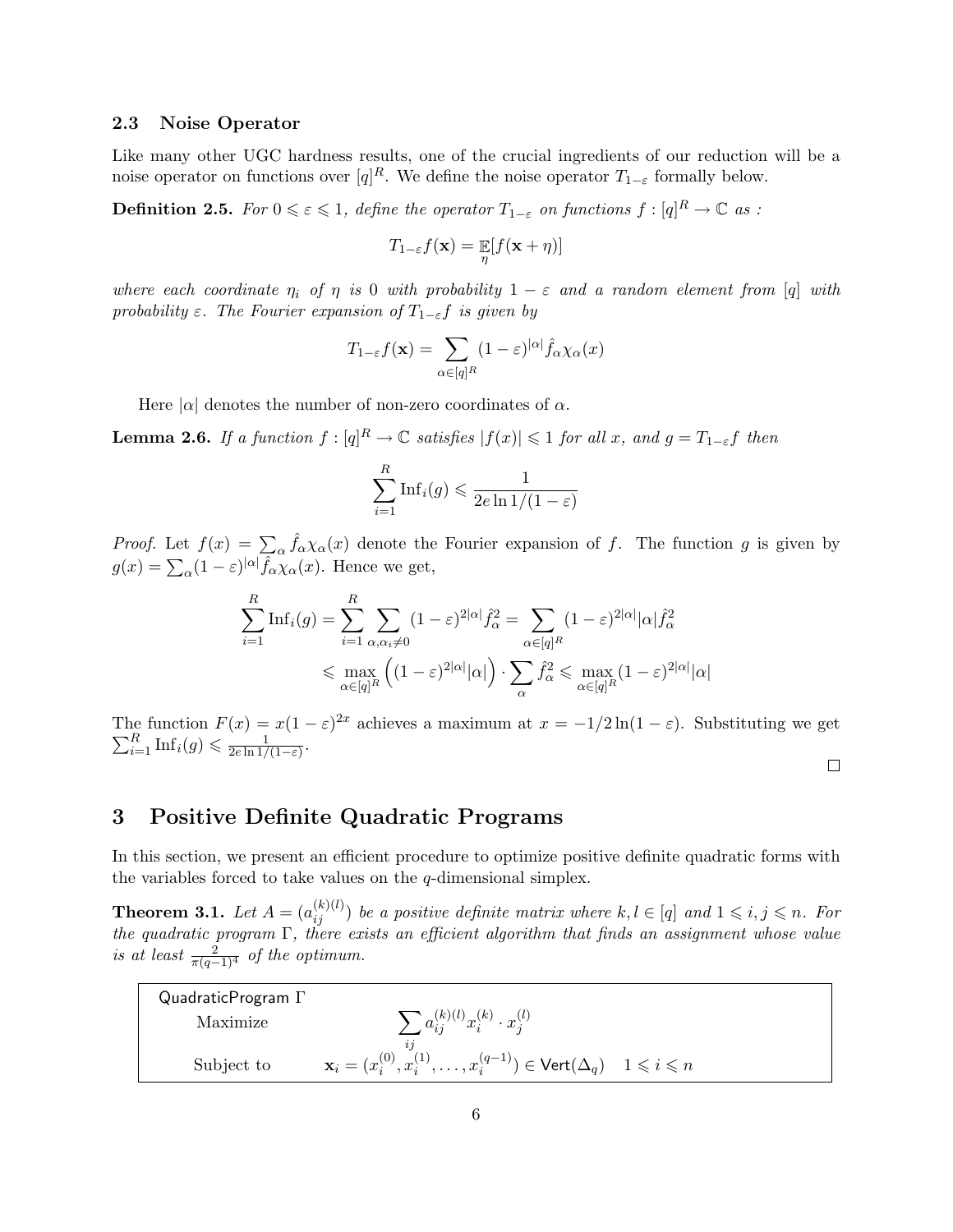<span id="page-6-0"></span>*Proof.* Note that  $\mathbf{x}_i \in \text{Vert}(\Delta_q)$  is equivalent to the following constraints:

$$
\sum_{k \in [q]} x_i^{(k)} = 0 \qquad x_i^{(k)} \in \left\{ -\frac{1}{q-1}, 1 \right\} \qquad \forall k \in [q]
$$

For each *i*, eliminate the variable  $x_i^{(q-1)}$  $i^{(q-1)}$  from the program by substituting  $x_i^{(q-1)} = -\sum_{j \in [q-1]} x_i^{(j)}$  $\binom{j}{i}$ . The constraints  $\sum_j x_i^{(j)} = 0$  can now be dropped from the quadratic program. Let  $\Gamma_1$  denote the quadratic program obtained by relaxing every variable  $x_i^{(j)}$  $i^{(j)}$  to take values from the interval  $\left[-\frac{1}{q-1},1\right]$ instead of  $\{-\frac{1}{q-1}, 1\}$ . Clearly,  $OPT(\Gamma) \leq OPT(\Gamma_1)$ . Observe that the objective function is a convex function of the variables  $x_i^{(j)}$ <sup>(*j*)</sup>. Hence there is an optimal solution of the program  $\Gamma_1$  with all the  $x_i^{(j)} \in \{-\frac{1}{q-1}, 1\}$  instead of the interval  $[-\frac{1}{q-1}, 1]$ . In particular, this implies  $OPT(\Gamma_1) = OPT(\Gamma)$ .

Let  $\Gamma_2$  denote the quadratic program obtained by relaxing the range of each variable  $x_i^{(j)}$  $i^{(J)}$  to the interval [-1, 1]. As the objective value is a convex function of  $x_i^{(j)}$  $i^{(j)}$ , there exists optimal solutions to  $\Gamma_2$  with all variables  $x_i^{(j)}$  $i_j^{(j)}$  taking values  $\pm 1$ . Relax the range of values  $x_i^{(j)}$  $i_j^{(j)}$  from  $\{-1,1\}$  to unit vectors to obtain a semidefinite program  $\Gamma_3$ . Thus we have  $OPT(\Gamma) = OPT(\Gamma_1) \leq OPT(\Gamma_2) \leq OPT(\Gamma_3)$ .

The semidefinite program  $\Gamma_3$  can be solved efficiently to obtain unit vectors  $v_i^{(j)}$  $i^{(j)}$ . Let  $OPT(\Gamma_3)$ denote the value of the SDP solution  $v_i^{(j)}$  $i^{(j)}$ . Now we use the following result of Nesterov [\[15\]](#page-18-2) to obtain a solution to  $\Gamma_1$  from the vectors  $v_i^{(j)}$  $\binom{J}{i}$ .

**Theorem 3.2.** [\[15\]](#page-18-2) There exists an efficient procedure that given a positive semidefinite matrix  $A = (a_{ij})$  and a set of unit vectors  $v_i$ , assigns  $\pm 1$  to the variables  $z_i$  such that

$$
\sum_{i,j} a_{ij} z_i z_j \geqslant \frac{2}{\pi} \sum_{i,j} a_{ij} \langle v_i, v_j \rangle \tag{2}
$$

Let  $z_i^{(j)} \in \{-1,1\}$  denote the solution to  $\Gamma_2$ . Define a solution to the quadratic program  $\Gamma_1$  by scaling the values  $z_i^{(j)}$  $i^{(j)}$  appropriately:

$$
y_i^{(j)} = \frac{z_i^{(j)}}{(q-1)^2} \qquad \forall j \in [q-1]
$$
  
=  $-(\sum_{j \in [q-1]} z_i^{(j)})/(q-1)^2 \quad j = q$ 

With  $z_i^{(j)} \in \{-1,1\}$ , it is easy to see that  $y_i^{(j)} \in \left[-\frac{1}{q-1},1\right]$ . By definition, we have  $\sum_j y_i^{(j)} = 0$ . If  $\sigma$  denotes the value of the solution  $y_i^{(j)}$  $i^{(J)}$  then,

$$
\sigma \geqslant \frac{2}{\pi (q-1)^4} OPT(\Gamma_3) \geqslant \frac{2}{\pi (q-1)^4} OPT(\Gamma)
$$

Further since  $y_i^{(j)}$ <sup>(j)</sup> form a feasible solution to the quadratic program  $\Gamma_1$ , we have  $\sigma \leqslant OPT(\Gamma_1)$ OPT(Γ). Thus σ is already a  $\frac{2}{\pi(q-1)^4}$  approximation for OPT(Γ). Towards obtaining an explicit solution to  $\Gamma$ , define  $\mathbf{V}^0, \mathbf{V}^1, \mathbf{V}^2, \ldots, \mathbf{V}^{q-1} \in \mathbb{R}^q$  to be the q corners of the polytope  $\Delta_q$ . Since each vector  $\mathbf{y}_i = (y_i^{(0)}$  $\hat{y}_i^{(0)}, y_i^{(1)}$  $\binom{1}{i}, \ldots, \binom{q-1}{i}$  $\lambda_i^{(q-1)}$   $\in \Delta_q$  it can be expressed as a convex combination of the corners:

$$
\mathbf{y}_i = \sum_{j=1}^q p_i^{(j)} \mathbf{V}^j
$$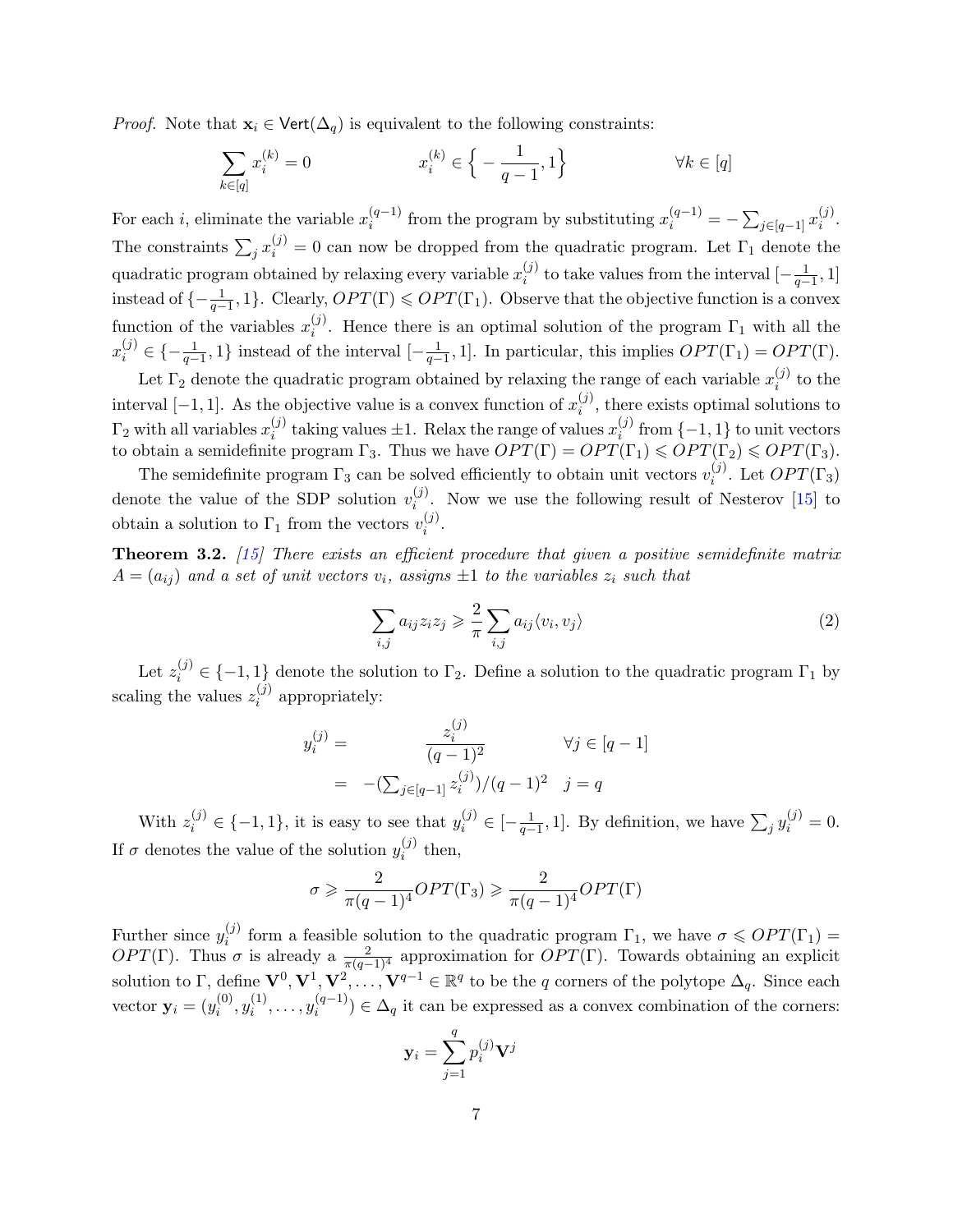<span id="page-7-1"></span>Round each vector  $y_i$  independently to one of the corners  $V^j$  using the probability distribution  $p_i^{(j)}$ <sup>(j)</sup>. Let  $\mathbf{x}_i$  denote the random variable corresponding to the rounding of vector  $\mathbf{y}_i$ . By definition, we have  $\mathbf{E}[\mathbf{x}_i] = \mathbf{y}_i$ . If F denotes the objective function of the program  $\Gamma$ , then by convexity of F:

$$
\mathbf{E}[F(\mathbf{x}_1, \mathbf{x}_2, \dots, \mathbf{x}_n)] \geq F(\mathbf{E}[\mathbf{x}_1], \mathbf{E}[\mathbf{x}_2], \dots, \mathbf{E}[\mathbf{x}_n]) \geq \frac{2}{\pi(q-1)^4} OPT(\Gamma)
$$

 $\Box$ 

Hence the vectors  $\mathbf{x}_1, \mathbf{x}_2, \ldots, \mathbf{x}_n$  form a  $\frac{2}{\pi(q-1)^4}$ -approximate solution to  $\Gamma$ .

## <span id="page-7-0"></span>4 Approximation algorithm for Max k-CSP over any domain

#### 4.1 Reduction to Max k-Equal

Without loss of generality, we may assume that the q-ary domain is  $Z_q$  the set of integers mod q. In this section, we shall frequently deal with points in  $\mathbb{R}^q$ . To aid in understanding, we shall always use bold face letters (x) to denote points in  $\mathbb{R}^q$  and superscripts  $(x^{(i)})$  to index their coordinates.

Along the lines of  $[8, 3]$  $[8, 3]$ , we first reduce a general MAX  $k$ -CSP problem to a MAX  $k$ -Equal problem. The MAX  $k$ -Equal problem over a  $q$ -ary domain is defined as follows:

**Definition 4.1** (MAX k-EQUAL Problem). Given a set S of clauses of the form  $w_1 - a_1 = w_2 - a_2 =$  $w_3 - a_3 = \ldots = w_k - a_k \mod q$  with  $a_i \in Z_q$  (  $a_i$  can change for different clauses), Find an assignment to the variables  $w_i$  that maximizes the number of satisfied clauses.

An arbitrary MAX  $k$ -CSP problem can be reduced to the MAX  $k$ -Equal problem as follows: Let  $F(w_1, \ldots, w_k)$  denote the constraint in an arbitrary MAX k-CSP problem. Let  $S(F) \subset [q]^k$  denote the set of all satisfying assignments of F. For each satisfying assignment  $(a_1, a_2, \ldots, a_k) \in [q]^k$ , introduce an equality clause  $w_1 - a_1 = w_2 - a_2 = \dots w_k - a_k \mod q$ . Clearly the objective value of the Max  $k$ -Equal instance is at least as much as the original Max  $k$ -CSP instance. Further the value is at most q times the value of the MAX k-CSP instance. Hence a  $\gamma$ -approximation algorithm for MAX k-EQUAL yields a  $\gamma/q$  approximation to a general MAX k-CSP problem.

#### 4.2 Quadratic Program

Let *I* be a MAX k-EQUAL instance over a set of variables  $V = \{w_1, \ldots, w_n\}$  and set of clauses *C*. Let  $OPT(\mathcal{I})$  denote the maximum number of clauses satisfied by any assignment. For each variable  $w_i$ , introduce q variables  $x_i^{(j)}$  $i_j^{(j)}$  for  $j \in [q]$ . Let  $\mathbf{x}_i = (x_i^{(0)})$  $\binom{0}{i}, x_i^{(2)}$  $x_i^{(2)}, \ldots, x_i^{(q-1)}$  $i^{(q-1)}$ ). Consider the following quadratic program in the variables  $x_i$ .



In the intended solution, if the variable  $w_i$  is assigned value  $a \in [q]$ , then  $x_i^{(a)} = 1$  and  $x_i^{(j)} = 1$  $-\frac{1}{q-1}$  for all  $j \neq a$ . Hence we have  $OPT(\Gamma) \geqslant OPT(\mathcal{I})$ .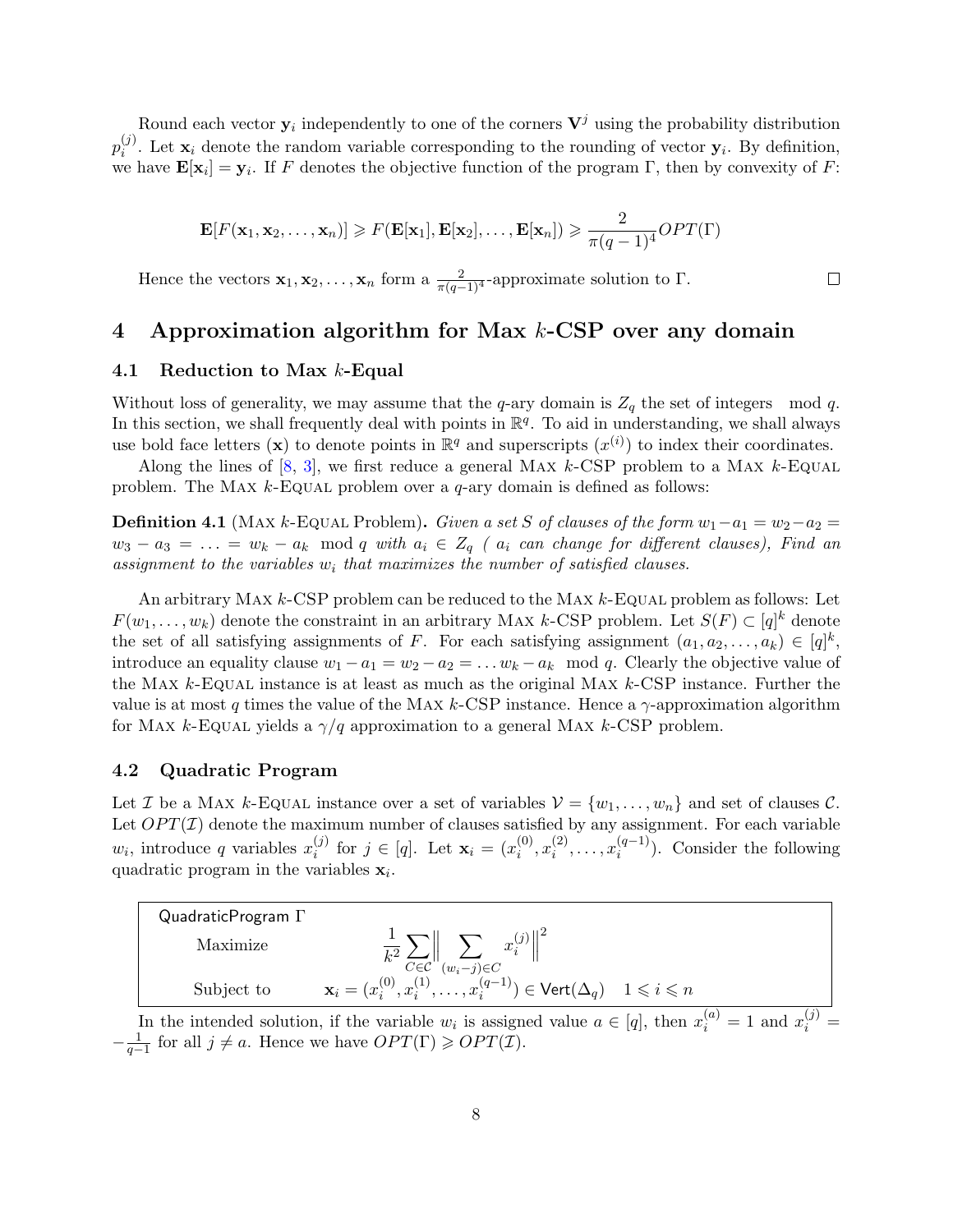### <span id="page-8-0"></span>4.3 Rounding

We propose a rounding scheme similar to the one used in  $[3]$ .

Given a MAX *k*-Equal instance  $\mathcal{I} = (\mathcal{V}, \mathcal{C})$ 

- Formulate the quadratic program Γ, apply [Theorem 3.1](#page-5-1) to find a solution  $x_1, x_2, \ldots, x_n$ .
- Set  $\delta = \sqrt{\frac{1}{10}}$  $\frac{1}{10k}$ .
- For each variable  $w_i \in \mathcal{V}$  assign independently

$$
w_i = j
$$
 with probability  $\frac{(1 + \delta x_i^{(j)})}{q}$ ,  $\forall j \in [q]$ 

**Theorem 4.2.** The approximation algorithm yields an assignment that satisfies  $\frac{1}{2\pi eq(q-1)^6} \cdot \frac{k}{q^k}$  $\frac{k}{q^k}OPT$ clauses, where  $OPT$  is the number of clauses satisfied by the optimal assignment.

The proof of this theorem is along the lines of [\[3\]](#page-17-1). For completeness sake, we present it here.

*Proof.* By [Theorem 3.1,](#page-5-1) we know that the solution  $x_i^j$ <sup>*j*</sup> for the quadratic program  $\Gamma$  has the objective value at least  $\frac{2}{\pi(q-1)^4}OPT$ . Consider a clause  $C \in \mathcal{C}$ , given by  $w_1 + a_1 = w_2 + a_2 = \ldots w_k + a_k$ mod q. For simplicity of notation, we shall assume  $a_1 = a_2 = \ldots a_k = 0$ , the general case is very similar. The probability that clause  $C$  is satisfied is given by

$$
\Pr[C \text{ is satisfied}] = \sum_{j \in [q]} \Pr[w_1 = w_2 = \dots = w_k = j] = \sum_{j \in [q]} \prod_{i=1}^k \left( \frac{1 + \delta x_i^{(j)}}{q} \right)
$$

For each  $j \in [q]$ , define  $z_j = |\{i|x_i^{(j)} = 1\}|$ . Rewriting the above equation in terms of  $z_j$ ,

$$
\Pr[C \text{ is satisfied}] = \frac{1}{q^k} \sum_{j \in [q]} \left(1 + \delta\right)^{z_j} \left(1 - \frac{\delta}{q - 1}\right)^{k - z_j} \geq \frac{1}{q^k} \sum_{j \in [q]} \left(1 + \delta\right)^{z_j} \left(1 - \delta\right)^{\frac{k - z_j}{q - 1}}
$$

$$
= \frac{1}{q^k} \sum_{j \in [q]} \left(1 - \delta^2\right)^{\frac{k - z_j}{q - 1}} \left(1 + \delta\right)^{z_j - \frac{k - z_j}{q - 1}}
$$

For each  $j \in [q],$ 

$$
(1 - \delta^2)^{\frac{k - z_j}{q - 1}} \geq (1 - \delta^2)^k = \left(1 - \frac{1}{k}\right)^k \geq \left(1 - \frac{1}{k}\right)\frac{1}{e}
$$

Hence,

$$
\Pr[C \text{ is satisfied}] \geqslant \left(1 - \frac{1}{k}\right) \frac{1}{e} \cdot \frac{1}{q^k} \sum_{j \in [q]} (1 + \delta)^{z_j - \frac{k - z_j}{q - 1}}
$$

For each  $j \in [q]$ , define  $b_j = \sum_{i=1}^k x_i^{(j)}$ <sup>(j)</sup>. Clearly,  $b_j = z_j \cdot 1 + (k - z_i) \cdot (-\frac{1}{(q-1)})$ . Recall that for each *i*, exactly one of the variables  $x_i^{(j)}$ <sup>(j)</sup> is 1. Hence we have  $\sum_{j\in[q]}z_j=k$  and  $\sum_{j\in[q]}b_j=0$ .

$$
\Pr[C \text{ is satisfied}] \geqslant \left(1 - \frac{1}{k}\right) \frac{1}{e} \cdot \frac{1}{q^k} \sum_{j \in [q]} (1 + \delta)^{b_j}
$$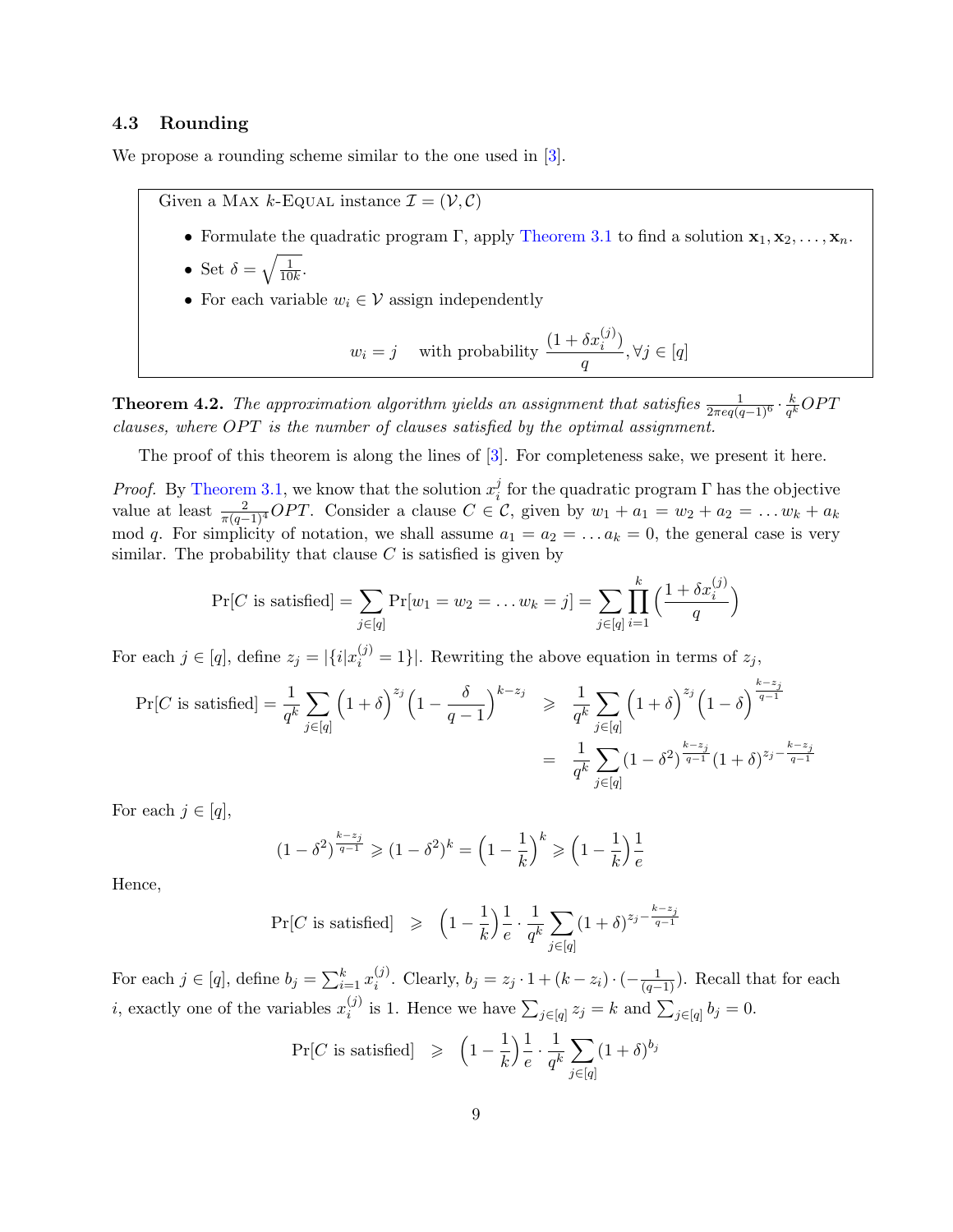<span id="page-9-2"></span><span id="page-9-1"></span>Now we will use the following simple inequality, whose proof is included in the [Appendix A.](#page-19-0) **Lemma 4.3.** Let  $b_0, b_1, \ldots, b_{q-1}$  be real numbers such that  $\sum_{j \in [q]} b_j = 0$ . For any  $\delta > 0$ ,

$$
\sum_{j \in [q]} (1+\delta)^{b_j} \geq \frac{\delta^2}{2q(q-1)^2} \sum_{j \in [q]} b_j^2
$$

Applying the inequality and using  $(1 - \frac{1}{k})$  $(\frac{1}{k}) \geqslant \frac{1}{2}$  $\frac{1}{2}$ 

$$
\Pr[C \text{ is satisfied}] \geqslant \frac{1}{4eq(q-1)^2} \cdot \frac{1}{q^k} \delta^2 \sum_{j \in [q]} b_j^2 \geqslant \frac{1}{4eq(q-1)^2} \cdot \frac{k}{q^k} \sum_{j \in [q]} \frac{1}{k^2} (\sum_i x_i^j)^2
$$

Using [Theorem 3.1,](#page-5-1) the expected number of clauses satisfied is at least  $\frac{1}{2\pi eq(q-1)^6} \cdot \frac{k}{q^k}$  $\frac{k}{q^k}OPT(\Gamma) \geqslant$  $\frac{1}{2\pi eq(q-1)^6}\cdot\frac{k}{q^k}$  $\frac{k}{q^k}OPT(\mathcal{I}).$ 

## <span id="page-9-0"></span>5 Linearity Tests and Max k-CSP Hardness

The best approximation ratio possible for MAX  $k$ -CSP is identical to the best soundness of a  $PCP$ verifier for  $NP$  that makes  $k$  queries. This follows easily by associating the proof locations to CSP variables, and the tests of the verifier to k-ary constraints on the locations. In this light, it is natural that the hardness results of [\[17,](#page-18-6) [5,](#page-17-2) [18\]](#page-18-0) are all associated with a linearity test with a strong soundness. The hardness result in this work is obtained by extending the techniques of [\[18\]](#page-18-0) from binary to q-ary domains. In this section, we describe the test of [\[18\]](#page-18-0) and outline the extension to it.

For the sake of simplicity, let us consider the case when  $k = 2<sup>d</sup> - 1$  for some d. In [\[18\]](#page-18-0), the authors propose the following linearity test for functions  $F: \{0,1\}^n \to \{0,1\}.$ 

Complete Hypergraph Test  $(F, d)$ 

- Pick  $x_1, x_2, \ldots, x_d \in \{0, 1\}^n$  uniformly at random.
- Accept if for each  $S \subseteq [r]$ ,

$$
F(\sum_{i \in S} x_i) = \sum_{i \in S} F(x_i)
$$

The test reads the value of the function F at  $k = 2<sup>d</sup> - 1$  points of a random subspace(spanned by  $x_1, \ldots, x_d$  and checks that F agrees with a linear function on the subspace. Note that a random function F would pass the test with probability  $2^d/2^k$ , since there are  $2^d$  different satisfying assignments to the k binary values queried by the verifier. The following result is a special case of a more general result by Samorodnitsky and Trevisan [\[18\]](#page-18-0).

**Theorem 5.1.** [\[18\]](#page-18-0) If a function  $F: \{0,1\}^n \to \{0,1\}$  passes the Complete Hypergraph Test with probability greater than  $2^d/2^k + \gamma$ , then the function  $f(x) = (-1)^{F(x)}$  has a large  $d^{th}$  Gowers norm. Formally,  $U^d(f) \geqslant C(\gamma, k)$  for some fixed function C of  $\gamma, k$ .

Towards extending the result to the domain [q], we propose a different linearity test. Again for convenience, let us assume  $k = q^d$  for some d. Given a function  $F : [q]^n \to [q]$ , the test proceeds as follows: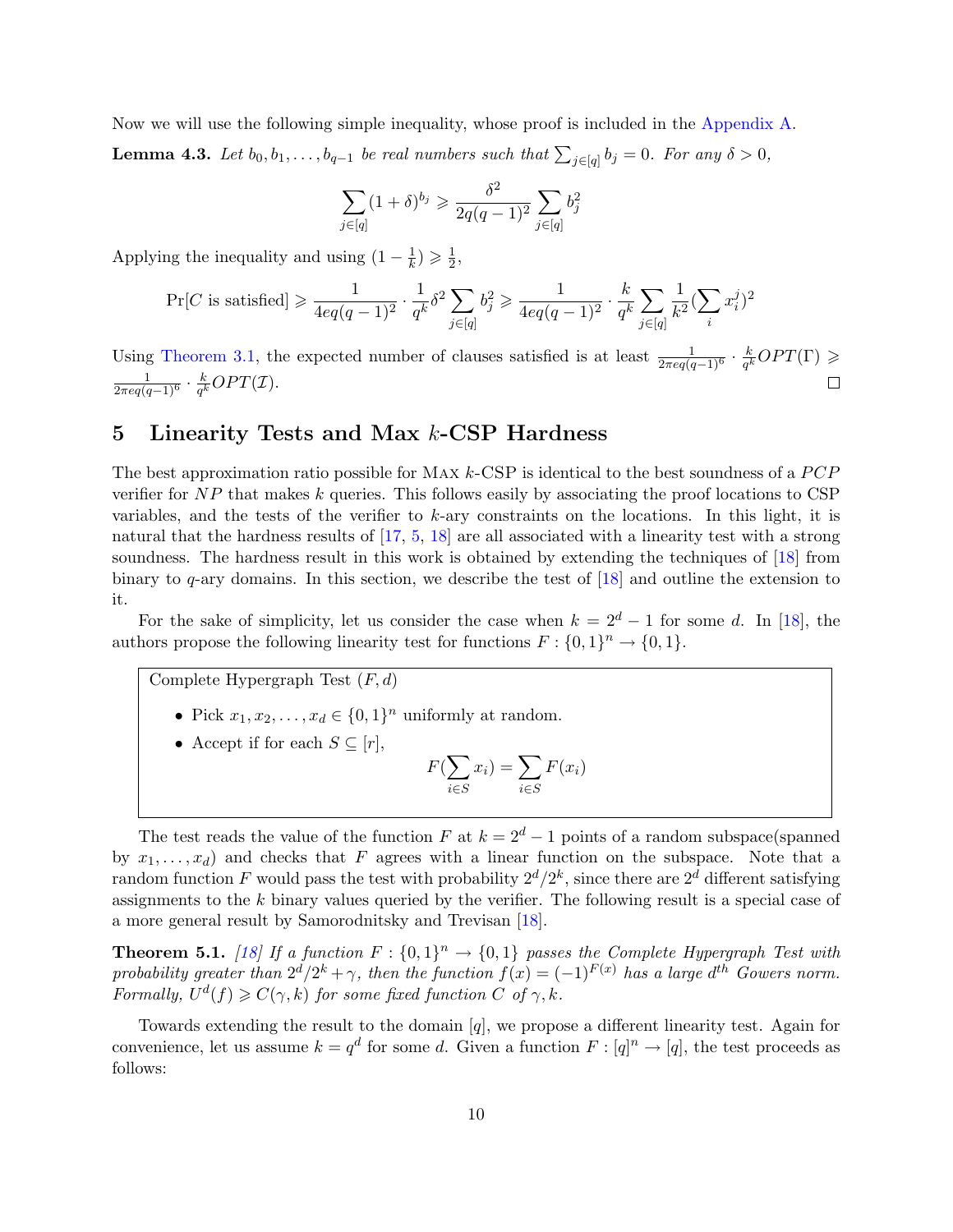<span id="page-10-1"></span>Affine Subspace Test  $(F, d)$ 

- Pick  $\mathbf{x}, \mathbf{y_1}, \mathbf{y_2}, \dots, \mathbf{y_d} \in [q]^n$  uniformly at random.
- Accept if for each  $\mathbf{a} \subseteq [q]^d$ ,

$$
F\left(\mathbf{x} + \sum_{i=1}^{d} a_i \mathbf{y_i}\right) = \left(1 - \sum_{i=1}^{d} a_i\right) F(\mathbf{x}) + \sum_{i=1}^{d} a_i F\left(\mathbf{x} + \mathbf{y_i}\right)
$$

Essentially, the test queries the values along a randomly chosen affine subspace, and tests if the function F agrees with an affine function on the subspace. Let  $\omega$  denote a  $q'$ th root of unity. From [Theorem 7.1](#page-14-1) presented in [Section 7,](#page-14-0) the following result can be shown:

**Theorem 5.2.** If a function  $F : [q]^n \to [q]$  passes the Affine Subspace Test with probability greater than  $q^{d+1}/q^k + \gamma$ , then for some q'th root of unity  $\omega \neq 1$ , the function  $f(x) = \omega^{F(x)}$  has a large dq'th Gowers norm. Formally,  $U^{dq}(f) \geqslant C(\gamma, k)$  for some fixed function C of  $\gamma, k$ .

The above result follows easily from [Theorem 7.1](#page-14-1) using techniques of [\[18\]](#page-18-0), and the proof is ommited here. The Affine Subspace Test forms the core of the UGC based hardness reduction presented in [Section 6.](#page-10-0)

### <span id="page-10-0"></span>6 Hardness reduction from Unique Games

In this section, we will prove a hardness result for approximating MAX k-CSP over a domain of size q when q is prime for every  $k \geqslant 2$ . Let d be such that  $q^{d-1} + 1 \leqslant k \leqslant q^d$ . Let us consider the elements of  $[q]$  to have a natural order defined by  $0 < 1 < \ldots < q-1$ . This extends to a lexicographic ordering on vectors in  $[q]^d$ . Denote by  $[q]^d_{\leq k}$  the set consisting of the k lexicographically smallest vectors in  $[q]^d$ . We shall identify the set  $\{1, \ldots, k\}$  with set of vectors in  $[q]_{\leq k}^d$ . Specifically, we shall use  $\{1,\ldots,k\}$  and vectors in  $[q]^d_{\leq k}$  interchangeably as indices to the same set of variables. For a vector  $\mathbf{x} \in [q]^R$  and a permutation  $\pi$  of  $\{1, \ldots, R\}$ , define  $\pi(x) \in [q]^R$  defined by  $(\pi(x))_i = x_{\pi(i)}$ .

Let  $\Gamma = (\mathcal{X} \cup \mathcal{Y}, E, \Pi = {\pi_e : \langle R \rangle \rightarrow \langle R \rangle | e \in E}, \langle R \rangle)$  be a bipartite unique games instance. Towards constructing a  $k$ -CSP instance  $\Lambda$  from  $\Gamma$ , we shall introduce a long code for each vertex in *Y*. Specifically, the set of variables for the k-CSP  $\Lambda$  is indexed by  $\mathcal{Y} \times [q]^R$ . Thus a solution to  $\Lambda$  consists of a set of functions  $F_w : [q]^R \to [q]$ , one for each  $w \in \mathcal{Y}$ .

Similar to several other long code based hardness results, we shall assume that the long codes are folded. More precisely, we shall use folding to force the functions  $F_w$  to satisfy  $F_w(\mathbf{x+1}) = F(\mathbf{x})+1$ for all  $\mathbf{x} \in [q]^R$ . The k-ary constraints in the instance  $\Lambda$  are specified by the following verifier. The verifier uses an additional parameter  $\varepsilon$  that governs the level of noise in the noise operator.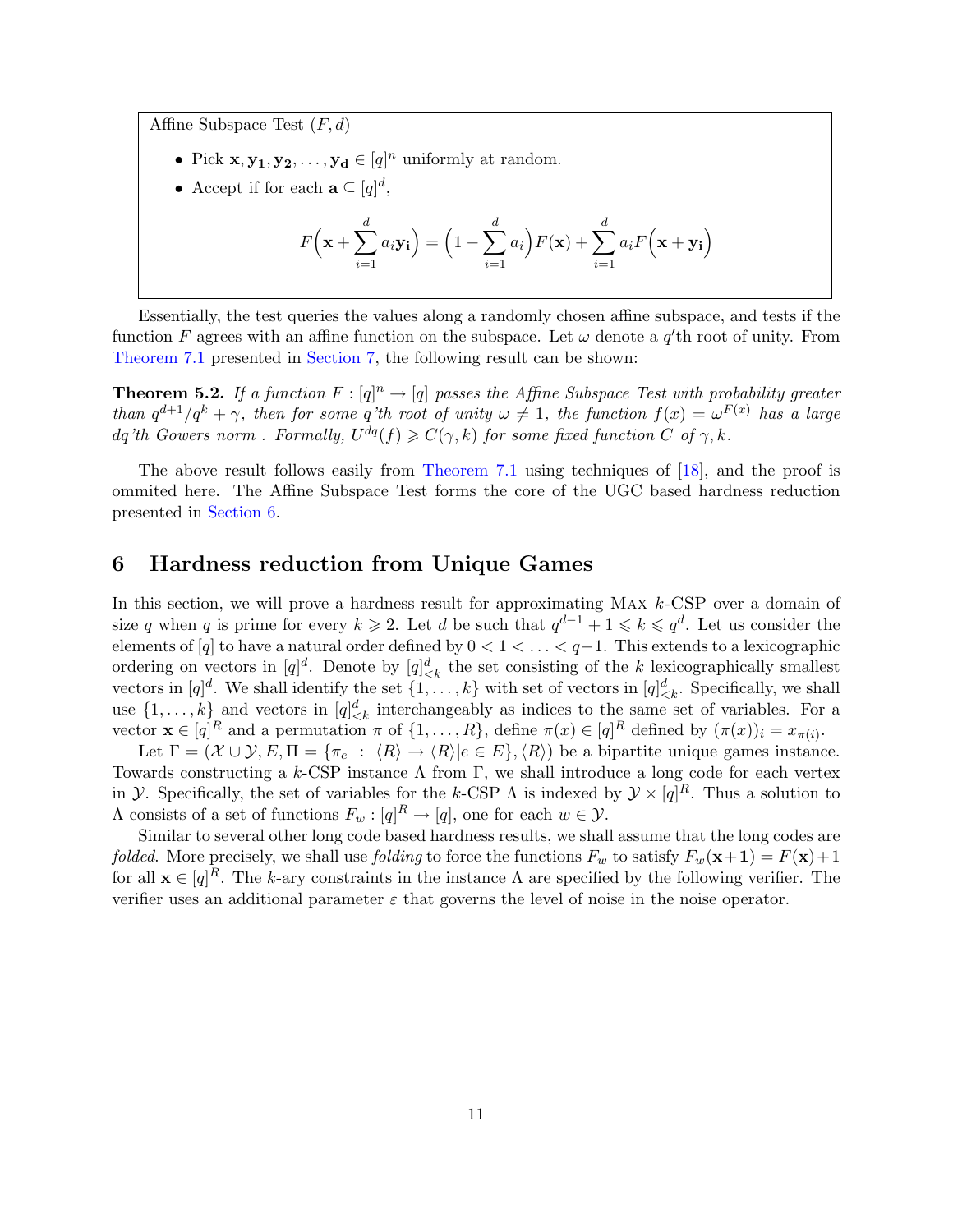- Pick a random vertex  $v \in \mathcal{X}$ . Pick k vertices  $\{w_{\mathbf{a}} | \mathbf{a} \in [q]_{\leq k}^d\}$  from  $N(v) \subset \mathcal{Y}$  uniformly at random independently. Let  $\pi_a$  denote the permutation on the edge  $(v, w_a)$ .
- Sample  $x, y_1, y_2, \ldots, y_d \in [q]^R$  uniformly at random. Sample vectors  $\eta_a \in [q]^R$  for each  $\mathbf{a} \in [q]_{\leq k}^d$  from the following distribution: With probability  $1 - \varepsilon$ ,  $(\eta_{\mathbf{a}})_j = 0$  and with the remaining probability,  $(\eta_{\mathbf{a}})_j$  is a uniformly random element from [q].
- Query  $F_{w_{\mathbf{a}}}(\pi_{\mathbf{a}}(\mathbf{x} + \sum_j a_j \mathbf{y_j} + \eta_{\mathbf{a}}))$  for each  $\mathbf{a} \in [q]_{\leq k}^d$ . Accept if the following equality holds for each  $\mathbf{a} \in [q]_{\leq k}^d$ .

$$
F_{w_{\mathbf{a}}}(\pi_{\mathbf{a}}(\mathbf{x}+\sum_{j=1}^{d}a_j\mathbf{y_j}+\eta_{\mathbf{a}})) = \left(1-\sum_{j=1}^{d}a_j\right)F_{w_{\mathbf{0}}}(\pi_{\mathbf{0}}(\mathbf{x}+\eta_{\mathbf{0}})) + \sum_{j=1}^{d}a_jF_{w_{\mathbf{e}_j}}(\pi_{\mathbf{e}_j}(\mathbf{x}+\mathbf{y_j}+\eta_{\mathbf{e}_j}))\ .
$$

<span id="page-11-0"></span>**Theorem 6.1.** For all primes q, positive integers d, k satisfying  $q^{d-1} < k \leqslant q^d$ , and every  $\gamma > 0$ , there exists small enough  $\delta, \varepsilon > 0$  such that

- COMPLETENESS: If  $\Gamma$  is a  $(1 \delta)$ -satisfiable instance of Unique Games, then there is an assignment to  $\Lambda$  that satisfies the verifier's tests with probability at least  $(1 - \gamma)$
- SOUNDNESS: If  $\Gamma$  is not δ-satisfiable, then no assignment to  $\Lambda$  satisfies the verifier's tests with probability more than  $\frac{q^{d+1}}{q^k}$  $\frac{a+1}{q^k} + \gamma.$

Proof. We begin with the completeness claim, which is straightforward.

**Completeness:** There exists labelings to the Unique Game instance  $\Gamma$  such that for  $1 - \delta$  fraction of the vertices  $v \in \mathcal{X}$  all the edges  $(v, w)$  are satisfied. Let  $A : \mathcal{X} \cup \mathcal{Y} \to \langle R \rangle$  denote one such labeling. Define an assignment to the k-CSP instance by  $F_w(\mathbf{x}) = x_{A(w)}$  for all  $w \in \mathcal{Y}$ .

With probability at least  $(1 - \delta)$ , the verifier picks a vertex  $v \in \mathcal{X}$  such that the assignment A satisfies all the edges  $(v, w_a)$ . In this case for each  $a, \pi_a(A(v)) = A(w_a)$ . Let us denote  $A(v) = l$ . By definition of the functions  $F_w$ , we get  $F_{w_a}(\pi_a(x)) = (\pi_a(x))_{A(w_a)} = x_{\pi_a^{-1}(A(w_a))} = x_l$  for all  $x \in [q]^R$ . With probability at least  $(1 - \varepsilon)^k$ , each of the vectors  $\eta_a$  have their  $l^{th}$  component equal to zero, i.e  $(\eta_a)_l = 0$ . In this case, it is easy to check that all the constraints are satisfied. In conclusion, the verifier accepts the assignment with probability at least  $(1 - \delta)(1 - \varepsilon)^k$ . For small enough  $\delta, \varepsilon$ , this quantity is at least  $(1 - \gamma)$ .

**Soundness:** Suppose there is an assignment given by functions  $F_w$  for  $w \in \mathcal{Y}$  that the verifier accepts with probability greater than  $\frac{q^{d+1}}{q^k}$  $\frac{a+1}{q^k} + \gamma.$ 

Let  $z_1, z_2, \ldots, z_k$  be random variables denoting the k values read by the verifier. Thus  $z_1, \ldots, z_k$ take values in [q]. Let  $P: [q]^k \to \{0,1\}$  denote the predicate on k variables that represents the acceptance criterion of the verifier. Essentially, the value of the predicate  $P(z_1, \ldots, z_k)$  is 1 if and only if  $z_1, \ldots, z_k$  values are consistent with some affine function. By definition,

$$
\Pr[\text{Verifier Access}] = \mathop{\mathbb{E}}_{v \in \mathcal{X}} \mathop{\mathbb{E}}_{w_{\mathbf{a}} \in N(v)} \mathop{\mathbb{E}}_{\mathbf{x}, \mathbf{y}_1, \dots, \mathbf{y}_d} \mathop{\mathbb{E}}_{\eta_{\mathbf{a}}} \left[ P(z_1, \dots, z_k) \right] \geqslant \frac{q^{d+1}}{q^k} + \gamma
$$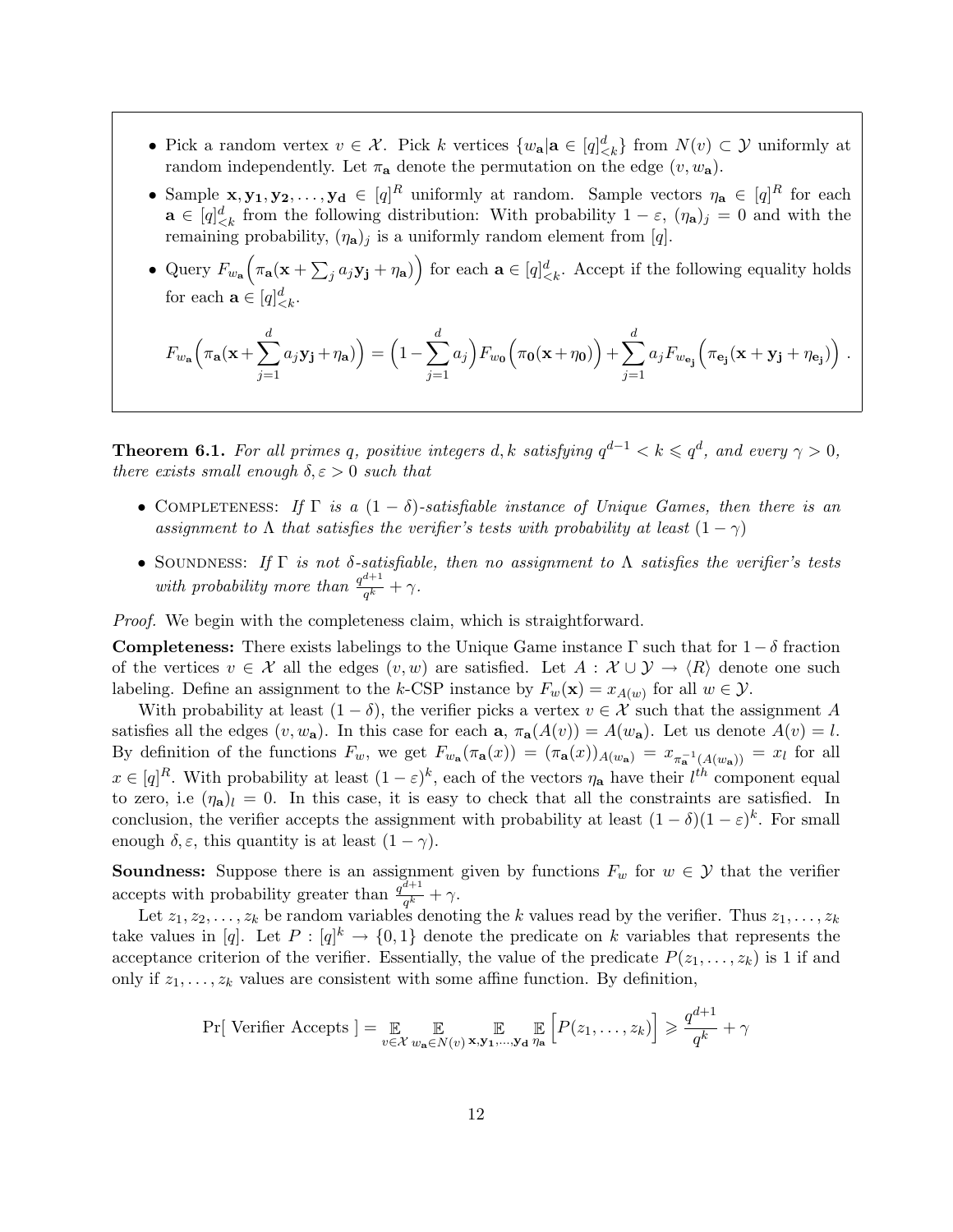Let  $\omega$  denote a  $q^{th}$  root of unity. The Fourier expansion of the function  $P: [q]^k \to \mathbb{C}$  is given by

$$
P(z_1,\ldots,z_k)=\sum_{\alpha\in[q]^k}\hat{P}_{\alpha}\chi_{\alpha}(z_1,\ldots,z_k)
$$

where  $\chi_{\alpha}(z_1,\ldots,z_k) = \prod_{i=1}^k \omega^{\alpha_i z_i}$  and  $\hat{P}_{\alpha} = \mathbb{E}_{z_1,\ldots,z_k}[P(z_1,\ldots,z_k)\chi_{\alpha}(z_1,\ldots,z_k)].$  Notice that for  $\alpha = 0$ , we get  $\chi_{\alpha}(z_1, \ldots, z_k) = 1$ . Further,

$$
\hat{P}_{\mathbf{0}} = \mathop{\mathbb{E}}_{z_1, \dots, z_k} [P(z_1, \dots, z_k)] = \Pr[\text{ random assignment to } z_1, z_2, \dots, z_k \text{ satisfies } P] = \frac{q^{d+1}}{q^k}
$$

Substituting the Fourier expansion of  $P$ , we get

$$
\Pr[\text{Verifier Access}] = \frac{q^{d+1}}{q^k} + \sum_{\alpha \neq \mathbf{0}} \hat{P}_{\alpha} \underset{v \in \mathcal{X}}{\mathbb{E}} \underset{w_{\mathbf{a}} \in N(v)}{\mathbb{E}} \underset{\mathbf{x}, \mathbf{y}_1, \dots, \mathbf{y}_d}{\mathbb{E}} \left[ \chi_{\alpha}(z_1, \dots, z_k) \right]
$$

Recall that the probability of acceptance is greater than  $\frac{q^{d+1}}{d}$  $\frac{d+1}{q^k} + \gamma$ . Further  $|\hat{P}_{\alpha}| \leqslant 1$  for all  $\alpha \in [q]^k$ . Thus there exists  $\alpha \neq 0$  such that,

$$
\left| \underset{v \in \mathcal{X}}{\mathbb{E}} \underset{w_{\mathbf{a}} \in N(v)}{\mathbb{E}} \underset{\mathbf{x}, \mathbf{y}_1, \dots, \mathbf{y}_d}{\mathbb{E}} \underset{\eta_{\mathbf{a}}}{\mathbb{E}} \left[ \chi_{\alpha}(z_1, \dots, z_k) \right] \right| \geqslant \frac{\gamma}{q^k}
$$

For each  $w \in \mathcal{Y}, t \in [q]$ , define the function  $f_w^{(t)} : [q]^d \to \mathbb{C}$  as  $f_w^{(t)}(x) = \omega^{tF_w(x)}$ . For convenience we shall index the vector  $\alpha$  with the set  $[q]_{\leq k}^d$  instead of  $\{1, \ldots, k\}$ . In this notation,

$$
\Big| \mathop{\mathbb{E}}_{v \in \mathcal{X}} \mathop{\mathbb{E}}_{w_{\mathbf{a}} \in N(v)} \mathop{\mathbb{E}}_{\mathbf{x}, \mathbf{y}_1, \dots, \mathbf{y}_d} \mathop{\mathbb{E}}_{\eta_{\mathbf{a}}} \Big[ \prod_{\mathbf{a} \in [q]_{\leq k}^d} f_{w_{\mathbf{a}}}^{(\alpha_{\mathbf{a}})} \big( \pi_{\mathbf{a}}(\mathbf{x} + \sum_{i=1}^d a_i \mathbf{y}_i + \eta_{\mathbf{a}}) \big) \Big] \Big| \geq \frac{\gamma}{q^k}
$$

Let  $g_w^{(t)} : [q]^d \to \mathbb{C}$  denote the *smoothened* version of function  $f_w^{(t)}$ . Specifically, let  $g_w^{(t)}(x) =$  $T_{1-\varepsilon}f_w^{(t)}(x) = \mathbf{E}_{\eta}[f_w^{(t)}(x+\eta)]$  where  $\eta$  is generated from  $\varepsilon$ -noise distribution. Since each  $\eta_a$  is independently chosen, we can rewrite the above expression,

$$
\left| \mathop{\mathbb{E}}_{v \in \mathcal{X}} \mathop{\mathbb{E}}_{w_{\mathbf{a}} \in N(v)} \mathop{\mathbb{E}}_{\mathbf{x}, \mathbf{y_1}, \dots, \mathbf{y_d}} \left[ \prod_{\mathbf{a} \in [q]_{\leq k}^d} g_{w_{\mathbf{a}}}^{(\alpha_{\mathbf{a}})} \big( \pi_{\mathbf{a}}(\mathbf{x} + \sum_{i=1}^d a_i \mathbf{y_i}) \big) \right] \right| \geq \frac{\gamma}{q^k}.
$$

For each  $v \in \mathcal{X}, t \in [q]$ , define the function  $g_v^{(t)} : [q]^d \to \mathbb{C}$  as  $g_v^{(t)}(x) = \mathbf{E}_{w \in N(v)}[g_w^{(t)}(\pi_{vw}(x))].$ As the vertices  $w_a$  are chosen independent of each other,

$$
\Big|\mathop{\mathbb{E}}_{v \in \mathcal{X}} \mathop{\mathbb{E}}_{\mathbf{x}, \mathbf{y}_1, \dots, \mathbf{y}_d} \Big[\prod_{\mathbf{a} \in [q]_{< k}^d} g_v^{(\alpha_{\mathbf{a}})}(\mathbf{x} + \sum_{i=1}^d a_i \mathbf{y}_i)\Big]\Big| \geqslant \frac{\gamma}{q^k}.
$$

As  $\alpha \neq 0$ , there exists an index  $\mathbf{b} \in [q]_{\leq k}^d$  such that  $\alpha_{\mathbf{b}} \neq 0$ . For convenience let us denote  $c = \alpha_{\mathbf{b}}$ . Define  $\overline{dq}$ 

$$
\kappa = 2^{-Cdq} \left(\frac{\gamma}{2q^k}\right)^{2^d}
$$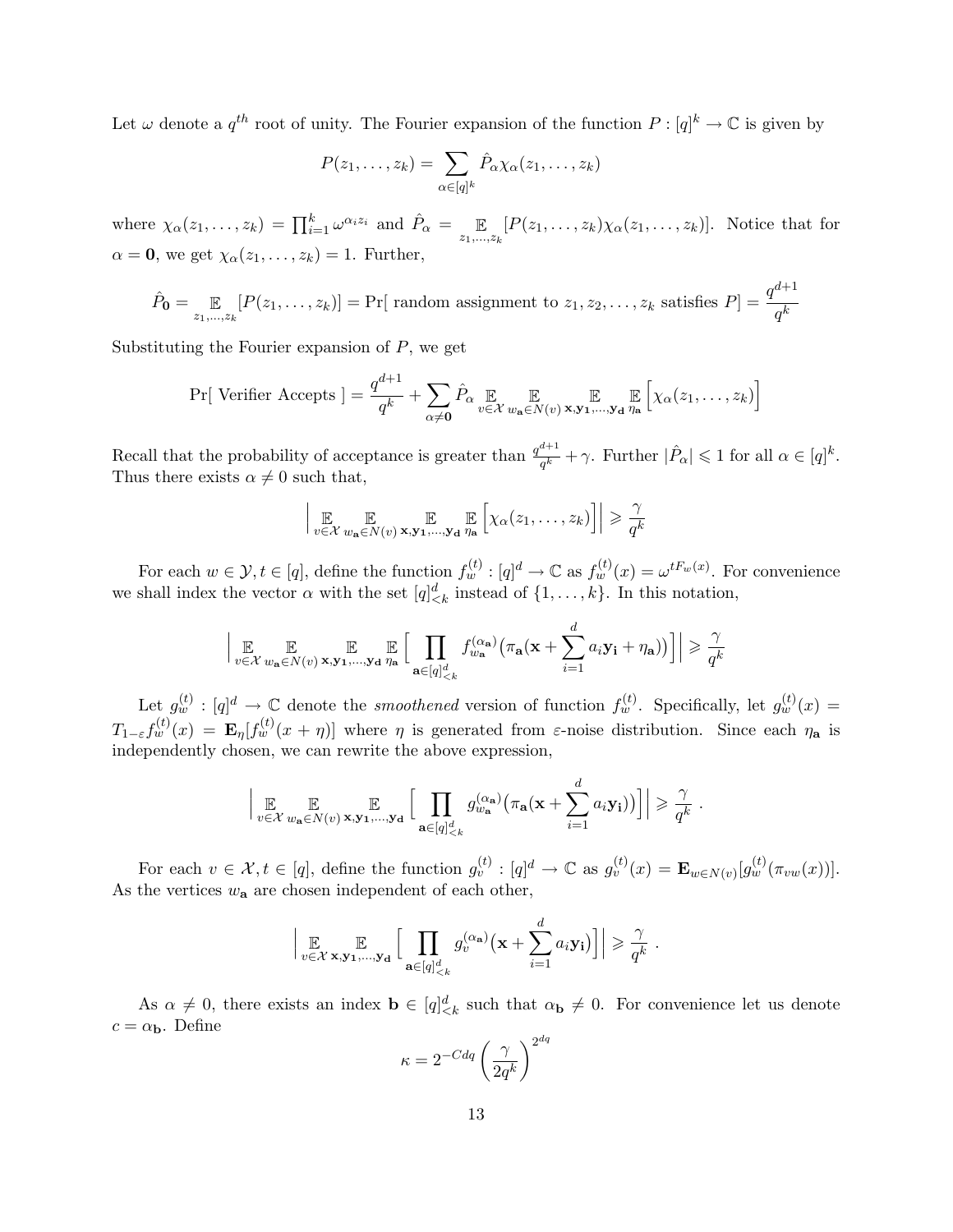where  $C$  is the absolute constant defined in [Lemma 2.4.](#page-4-0)

For each  $v \in \mathcal{X}$ , define the set of labels  $L(v) = \{i \in \langle R \rangle : \text{Inf}_i(g_v^c) \geq \kappa\}$ . Similarly for each  $w \in \mathcal{Y}$ , let  $L(w) = \{i \in \langle R \rangle : \text{Inf}_i(g_w^c) \geqslant \kappa/2\}$ . Obtain a labeling A to the Unique Games instance Γ as follows : For each vertex  $u \in \mathcal{X} \cup \mathcal{Y}$ , if  $L(u) \neq \emptyset$  then assign a randomly chosen label from  $L(u)$ , else assign a uniformly random label from  $\langle R \rangle$ .

The functions  $g_w^{(c)}$  are given by  $g_w^{(c)} = T_{1-\varepsilon} f_w^{(c)}$  where  $f_w^{(c)}$  is bounded in absolute value by 1. By [Lemma 2.6,](#page-5-2) therefore, the sum of its influences is bounded by  $\frac{1}{e \ln 1/(1-\varepsilon)}$ . Consequently, for all  $w \in \mathcal{Y}$  the size of the label set  $L(w)$  is bounded by  $\frac{2}{\kappa e \ln 1/(1-\varepsilon)}$ . Applying a similar argument to  $v \in \mathcal{X}, |L(v)| \leqslant \frac{1}{\kappa e \ln 1/\kappa}$  $\frac{1}{\kappa e \ln 1/(1-\varepsilon)}$ .

For at least  $\gamma/2q^k$  fraction of vertices  $v \in \mathcal{X}$  we have,

$$
\Big|\mathop{\mathbb{E}}_{\mathbf{x},\mathbf{y_1},\dots,\mathbf{y_d}}\Big[\prod_{\mathbf{a}\in[q]_{< k}^d} g_v^{(\alpha_\mathbf{a})}(\mathbf{x}+\sum_{i=1}^d a_i \mathbf{y_i})\Big]\Big| \geqslant \frac{\gamma}{2q^k}
$$

We shall refer to these vertices as good vertices. Fix a good vertex  $v$ .

Observe that for each  $u \in \mathcal{X} \cup \mathcal{Y}$  the functions  $g_u^{(t)}$  satisfy  $|g_u^{(t)}(x)| \leq 1$  for all x. Now we shall apply [Theorem 7.1](#page-14-1) to conclude that the functions  $g_v^{(t)}$  have a large Gowers norm. Specifically, consider the collection of functions given by  $f_{\mathbf{a}} = g_v^{(\alpha_{\mathbf{a}})}$  for  $\mathbf{a} \in [q]_{\leq k}^d$ , and  $f_{\mathbf{a}} = 1$  for all  $\mathbf{a} \notin [q]_{\leq k}^d$ . From [Theorem 7.1,](#page-14-1) we get dq

$$
\min_{\mathbf{a}} U^{dq}(g_v^{(\alpha_{\mathbf{a}})}) \geqslant \left(\frac{\gamma}{2q^k}\right)^{2^{\alpha}}
$$

In particular, this implies  $U^{dq}(g^{(c)}_v) \geqslant \left(\frac{\gamma}{2a}\right)$  $\frac{\gamma}{2q^k}\Big)^{2^{dq}}$ . Now we shall use [Lemma 2.4](#page-4-0) to conclude that the function  $g_v$  has influential coordinates. Towards this, observe that the functions  $f_w^{(t)}$  satisfy  $f_w^{(t)}(x+1) = f_w^{(t)}(x) \cdot \omega^t$  due to folding. Thus for all  $t \neq 0$  and all  $w \in \mathcal{Y}$ ,  $\mathbf{E}_x[f_w^{(t)}(x)] = 0$ . Specifically for  $c \neq 0$ ,

$$
U^{1}(g_{v}^{(c)}) = (\mathbb{E}[g_{v}^{(c)}(x)])^{2} = (\mathbb{E}[f_{w}^{(c)}(x+\eta)]^{2})^{2} = 0
$$

Hence it follows from [Lemma 2.4](#page-4-0) that there exists influential coordinates i with  $\text{Inf}_i(g_v^{(c)}) \geq$  $2^{-Cdq} \left(\frac{\gamma}{2a}\right)$  $\frac{\gamma}{2q^k}\Big)^{2^{dq}}$  $= \kappa$ . In other words,  $L(v)$  is non-empty. Observe that, due to convexity of influences,

$$
\mathrm{Inf}_i(g_v^{(c)}) = \mathrm{Inf}_i\left(\mathop{\mathbb{E}}_{w \in N(v)}[g_w^{(c)}]\right) \leq \mathop{\mathbb{E}}_{w \in N(v)} \mathrm{Inf}_{\pi_{vw}(i)}([g_w^{(c)}(x)])
$$

If the coordinate i has influence at least  $\kappa$  on  $g_{v}^{(c)}$ , then the coordinate  $\pi_{vw}(i)$  has an influence of at least  $\kappa/2$  for at least  $\kappa/2$  fraction of neighbors  $w \in N(v)$ . The edge  $\pi_{vw}$  is satisfied if *i* is assigned to *v*, and  $\pi_{wv}(i)$  is assigned to *w*. This event happens with probability at least  $\frac{1}{|L(u)||L(v)|} \geqslant (e\kappa \ln 1/(1-\varepsilon))^2/2$  for at least  $\kappa/2$  fraction of the neighbors  $w \in N(v)$ . As there are at least  $(\gamma/2q^k)$  fraction of good vertices v, the assignment satisfies at least  $(\gamma/2q^k)(e\kappa \ln 1/(1-\varepsilon))^2\kappa/4$ fraction of the unique games constraints. By choosing  $\delta$  smaller than this fraction, the proof is complete. П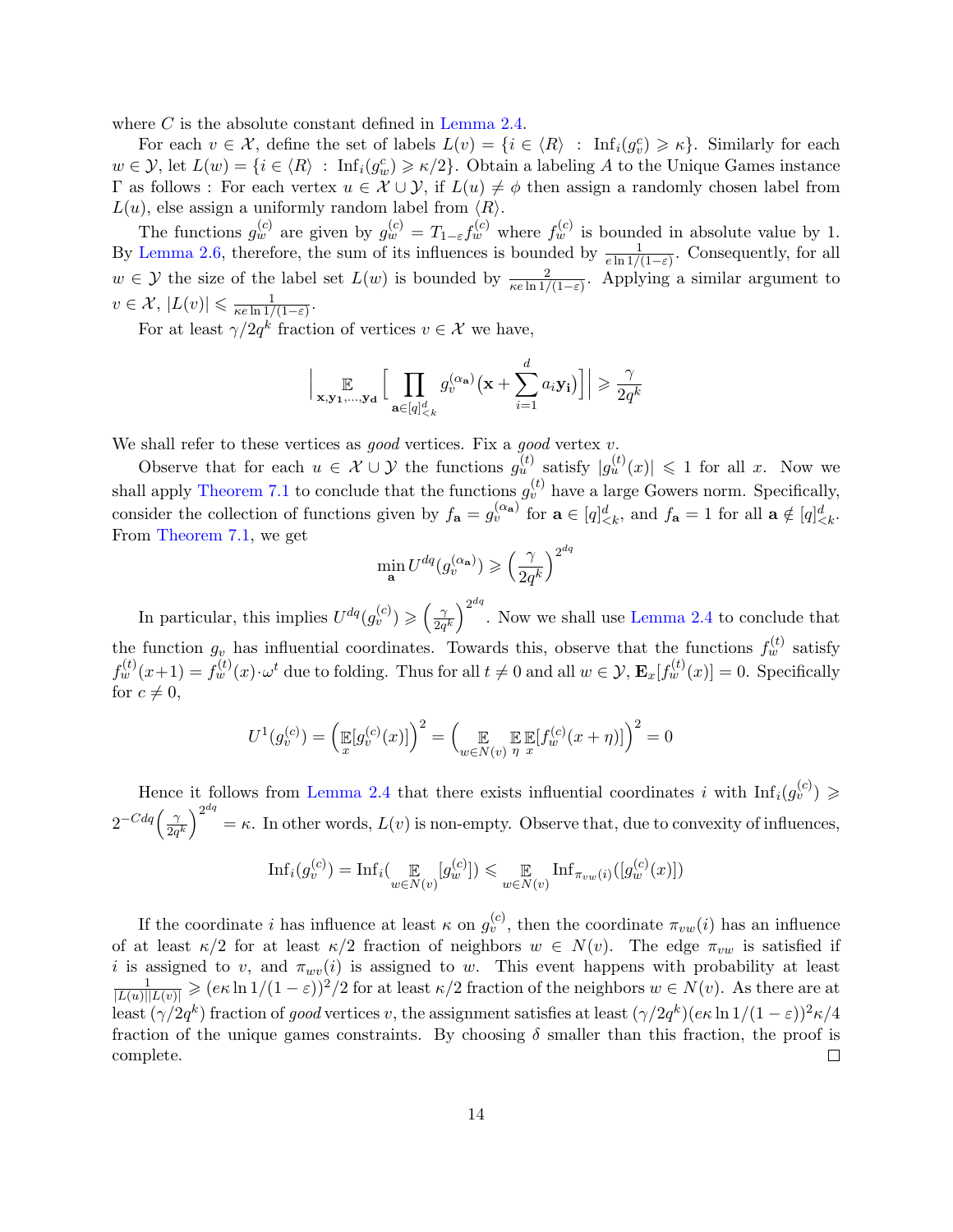<span id="page-14-5"></span>Since each test performed by the verifier involve  $k$  variables, by the standard connection between hardness of MAX k-CSP and k-query PCP verifiers, we get the following hardness result conditioned on the UGC.

Corollary 6.2. Assuming the Unique Games conjecture, for every prime q, it is NP-hard to approximate MAX k-CSP over domain size q within a factor that is greater than  $q^2k/q^k$ .

Using the reduction of [\[14\]](#page-18-1), the above UG-hardness result can be extended from primes to arbitrary composite number q.

**Corollary 6.3.** [\[14\]](#page-18-1) Assuming the Unique Games conjecture, for every positive integer q, it is  $NP$ -hard to approximate MAX  $k$ -CSP over domain size  $q$  within a factor that is greater than  $q^2k(1+o(1))/q^k$ .

## <span id="page-14-0"></span>7 Gowers Norm and Multidimensional Arithmetic Progressions

The following theorem forms a crucial ingredient in the soundness analysis in the proof of [Theo](#page-11-0)[rem 6.1.](#page-11-0)

<span id="page-14-1"></span>**Theorem 7.1.** Let  $q \geq 2$  be a prime and G be a  $\mathbb{F}_q$ -vector space. Then for all positive integers  $\ell \leqslant q$  and d, and all collections  $\{f_{\mathbf{a}}: G \to \mathbb{C}\}_{\mathbf{a} \in [\ell]^d}$  of  $\ell^d$  functions satisfying  $|f_{\mathbf{a}}(x)| \leqslant 1$  for every  $x \in G$  and  $\mathbf{a} \in [\ell]^d$ , the following holds:

<span id="page-14-3"></span>
$$
\left| \mathop{\mathbb{E}}_{x,y_1,y_2,\ldots,y_d} \left[ \prod_{\mathbf{a}\in [\ell]^d} f_{\mathbf{a}}(x+a_1y_1+a_2y_2+\cdots+a_dy_d) \right] \right| \leq \min_{\mathbf{a}\in [\ell]^d} \left( U^{d\ell}(f_{\mathbf{a}}) \right)^{1/2^{d\ell}} \tag{3}
$$

The proof of the above theorem is via double induction on  $d, \ell$ . We first prove the theorem for the one-dimensional case, i.e.,  $d = 1$  and every  $\ell$ ,  $1 \leq \ell < q$  [\(Lemma 7.3\)](#page-14-2). This will be done through induction on  $\ell$ . We will then prove the result for arbitrary d by induction on d.

Remark 7.2. Green and Tao, in their work [\[7\]](#page-17-6) on configurations in the primes, isolate and define a property of a system of linear forms that ensures that the degree  $t$  Gowers norm is sufficient to analyze patterns corresponding to those linear forms, and called this property complexity (see Definition 1.5 in [\[7\]](#page-17-6)). Gowers and Wolf [\[6\]](#page-17-7) later coined the term Cauchy-Schwartz (CS) complexity to refer to this notion of complexity. For example, the CS-complexity of the q linear forms  $x, x +$  $y, x + 2y, \ldots, x + (q - 1)y$  corresponding to a q-term arithmetic progression equals  $q - 2$ , and the  $U^{q-1}$  norm suffices to analyze them. It can similarly be shown that the CS-complexity of the d-dimensional arithmetic progression (with  $q^d$  linear forms as in [\(3\)](#page-14-3)) is at most  $d(q-1)-1$ . In our application, we need a "multi-function" version of these statements, since we have a different function  $f_a$  for each linear form  $x+a\cdot y$ . We therefore work out a self-contained proof of [Theorem 7.1](#page-14-1) in this setting.

<span id="page-14-2"></span>**Lemma 7.3.** Let  $q \geq 2$  be prime and  $\ell, 1 \leq \ell \leq q$ , be an integer, and G be a  $\mathbb{F}_q$ -vector space. Let  ${h_{\alpha}: G \to \mathbb{C}}_{\alpha \in [\ell]}$  be a collection of  $\ell$  functions such that  $|h_{\alpha}(x)| \leq 1$  for all  $\alpha \in [\ell]$  and  $x \in G$ . Then

<span id="page-14-4"></span>
$$
\left| \mathop{\mathbb{E}}_{x,y_1} \left[ \prod_{\alpha \in [\ell]} h_{\alpha}(x + \alpha y_1) \right] \right| \leq \min_{\alpha \in [\ell]} \left( U^{\ell}(h_{\alpha}) \right)^{\frac{1}{2^{\ell}}} . \tag{4}
$$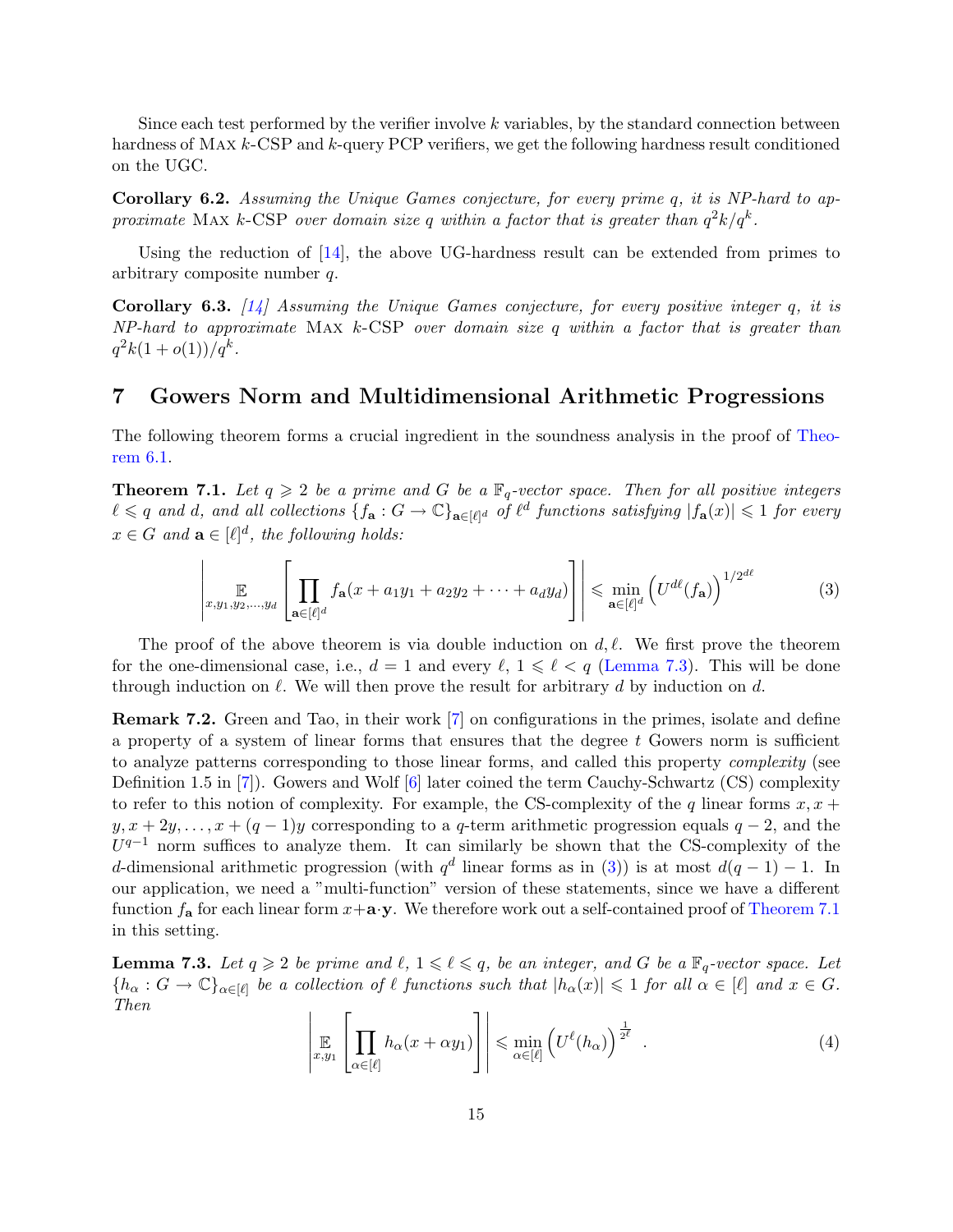*Proof.* The proof is by induction on  $\ell$ . For  $\ell = 1$ , the LHS of [\(4\)](#page-14-4) equals  $|\mathbb{E}[h_0(x)]|$ , and the RHS x equals  $\sqrt{U^1(h_0)}$ . By definition  $U^1(h_0) = \mathbb{E}_{x,y_1}[h_0(x)\overline{h_0(x + y_1)}] = |\mathbb{E}[h_0(x)]|^2$ .

Now consider  $\ell$  satisfying  $1 < \ell \leq q$ . By a change of variables it suffices to upper bound the LHS of [\(4\)](#page-14-4) by  $(U^{\ell}(h_{\ell-1}))^{1/2^{\ell}}$ . We have

<span id="page-15-0"></span>
$$
\left| \underset{x,y_1}{\mathbb{E}} \left[ \prod_{\alpha \in [\ell]} h_{\alpha}(x + \alpha y_1) \right] \right|^2 \leq \underset{x}{\mathbb{E}} \left[ |h_0(x)|^2 \right] \cdot \underset{x}{\mathbb{E}} \left[ \left| \underset{y_1'}{\mathbb{E}} \left[ \prod_{\alpha \in \{1, \dots, \ell-1\}} h_{\alpha}(x + \alpha y_1') \right] \right|^2 \right]
$$
\n
$$
\leq \underset{x,y_1,z_1'}{\mathbb{E}} \left[ \prod_{\alpha \in \{1, \dots, \ell-1\}} h_{\alpha}(x + \alpha y_1') \overline{h_{\alpha}(x + \alpha z_1')} \right]
$$
\n
$$
= \underset{x,y_1,z_1}{\mathbb{E}} \left[ \prod_{\alpha \in \{0,1, \dots, \ell-2\}} h_{\alpha+1}(x + \alpha y_1) \overline{h_{\alpha+1}(x + \alpha y_1 + (\alpha+1)z_1)} \right]
$$
\n
$$
= \underset{z_1}{\mathbb{E}} \left[ \underset{x,y_1}{\mathbb{E}} \left[ \prod_{\alpha \in [\ell-1]} \widetilde{h}_{\alpha}^{z_1}(x + \alpha y_1) \right] \right]
$$
\n(5)

where we define  $\tilde{h}^{z_1}_{\alpha}(t) := h_{\alpha+1}(t) \overline{h_{\alpha+1}(t + (\alpha+1)z_1)}$ . By induction hypothesis, the inner expectation in  $(5)$  satisfies

<span id="page-15-1"></span>
$$
\mathbb{E}_{x,y_1} \left[ \prod_{\alpha \in [\ell-1]} \tilde{h}_{\alpha}^{z_1}(x + \alpha y_1) \right] \leqslant \left( U^{\ell-1}(\tilde{h}_{\ell-2}^{z_1}) \right)^{\frac{1}{2^{\ell-1}}} \tag{6}
$$

Now,

<span id="page-15-2"></span>
$$
\left(\mathbb{E}\left[U^{\ell-1}(\tilde{h}_{\ell-2}^{z_1})^{\frac{1}{2^{\ell-1}}}\right]\right)^{2^{\ell-1}} \leq \mathbb{E}\left[U^{\ell-1}(\tilde{h}_{\ell-2}^{z_1})\right]
$$
\n
$$
= \mathbb{E}\left[\mathbb{E}\left[\prod_{\substack{S\subseteq\{2,3,\ldots,d\}\\|S|\text{ even}}}\frac{h_{\ell-1}(x+\sum_{i\in S}z_i)\overline{h_{\ell-1}(x+(\ell-1)z_1}+\sum_{i\in S}z_i)}{h_{\ell-1}(x+\sum_{i\in S}z_i)h_{\ell-1}(x+(\ell-1)z_1}+\sum_{i\in S}z_i)}\right]
$$
\n
$$
\prod_{\substack{S\subseteq\{2,3,\ldots,d\}\\|S|\text{ odd}}} \frac{h_{\ell-1}(x+\sum_{i\in S}z_i)h_{\ell-1}(x+(\ell-1)z_1+\sum_{i\in S}z_i)}{h_{\ell-1}(x+(\ell-1)z_1+\sum_{i\in S}z_i)}\right]
$$
\n(7)

where the last step uses the fact that for a random choice of  $z_1$ ,  $(\ell - 1)z_1$  is distributed uniformly in G (this is why we need q to be a prime). Combining  $(5)$ ,  $(6)$ , and  $(7)$ , we obtain our desired conclusion |  $\mathop{\mathbb{E}}_{x,y_1}\left[\prod_{\alpha\in[\ell]}h_\alpha(x+\alpha y_1)\right]$  $\leqslant \left( U^{\ell}(h_{\ell-1}) \right)^{1/2^{\ell}}.$ E  $\Box$ 

**Proof of [Theorem 7.1:](#page-14-1)** Fix an arbitrary  $\ell, 1 \leq \ell \leq q$ . We will prove the result by induction on d. The base case  $d = 1$  is the content of [Lemma 7.3,](#page-14-2) so it remains to consider the case  $d > 1$ .

By a change of variables, it suffices to upper bound the LHS of [\(3\)](#page-14-3) by  $(U^{d\ell}(f_{(\ell-1)1}))^{1/2^{d\ell}}$ , and this is what we will prove.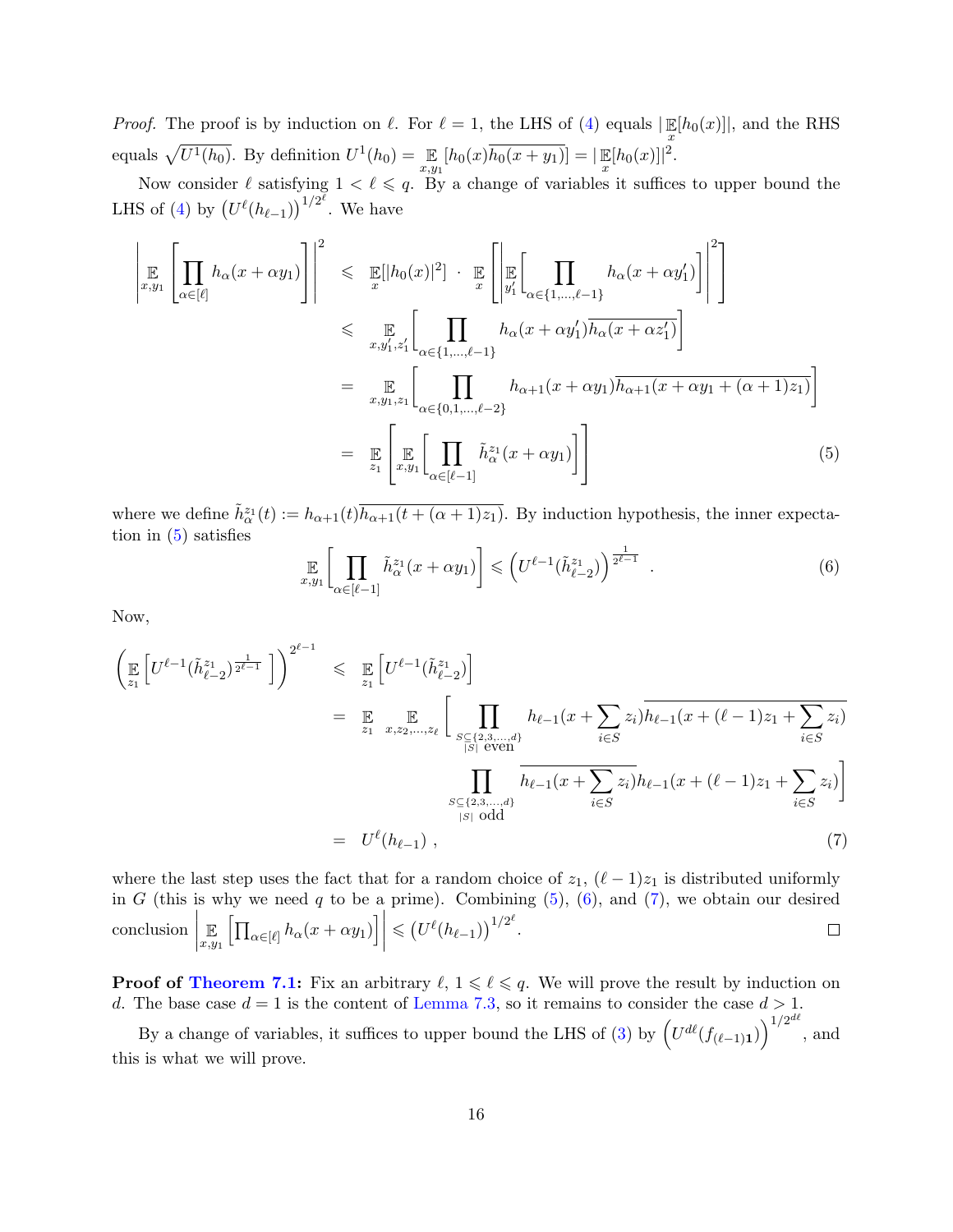For  $\alpha \in [\ell]$ , and  $y_2, y_3, \ldots, y_d \in G$ , define the function

$$
g_{\alpha}^{y_2,...,y_d}(x) = \prod_{\mathbf{b}=(b_2,b_3,...,b_d)\in [\ell]^{d-1}} f_{(\alpha,\mathbf{b})}(x+b_2y_2+\cdots+b_dy_d) . \tag{8}
$$

The LHS of [\(3\)](#page-14-3), raised to the power  $2^{d\ell}$ , equals

<span id="page-16-1"></span>
$$
\left| \mathbb{E}_{y_2,...,y_d} \mathbb{E}_{x,y_1} \left[ \prod_{\alpha \in [\ell]} g_{\alpha}^{y_2,...,y_d} (x + \alpha y_1) \right] \right|^{2^{d\ell}} \leq \left( \mathbb{E}_{y_2,...,y_d} \left[ \left| \mathbb{E}_{x,y_1} \prod_{\alpha \in [\ell]} g_{\alpha}^{y_2,...,y_d} (x + \alpha y_1) \right|^{2^{\ell}} \right] \right)^{2^{(d-1)\ell}}
$$
\n
$$
\leq \left| \mathbb{E}_{y_2,...,y_d} U^{\ell} (g_{\ell-1}^{y_2,...,y_d}) \right|^{2^{(d-1)\ell}} \text{ (using Lemma 7.3)}
$$
\n
$$
= \left| \mathbb{E}_{y_2,...,y_d} \mathbb{E}_{x,z_1,...,z_\ell} \left[ \prod_{S \subseteq \{1,2,...,\ell\}} g_{\ell-1}^{y_2,...,y_d} (x + \sum_{i \in S} z_i) \right] \right|^{2^{(d-1)\ell}}
$$

Defining the function

$$
H_{\mathbf{b}}^{z_1,\dots,z_\ell}(t) := \prod_{S \subseteq \{1,2,\dots,\ell\}} f_{(\ell-1,\mathbf{b})}\left(t + \sum_{i \in S} z_i\right) \tag{9}
$$

for every  $\mathbf{b} \in [\ell]^{d-1}$  and  $z_1, \ldots, z_\ell \in G$ , the last expression equals

$$
\Bigg| \mathop{\mathbb{E}}_{z_1,\dots,z_{\ell}} \mathop{\mathbb{E}}_{x,y_2,\dots,y_d} \Bigg[ \prod_{\mathbf{b}=(b_2,\dots,b_d)\in [\ell]^{d-1}} H_{\mathbf{b}}^{z_1,\dots,z_{\ell}} \Big(x + b_2y_2 + \dots + b_dy_d\Big) \Bigg] \Bigg|^{2^{(d-1)\ell}}
$$

which is at most

<span id="page-16-0"></span>
$$
\mathbb{E}_{z_1,\dots,z_\ell} \left[ \left| \mathbb{E}_{x,y_2,\dots,y_d} \left[ \prod_{\mathbf{b}=(b_2,\dots,b_d) \in [\ell]^{d-1}} H_{\mathbf{b}}^{z_1,\dots,z_\ell} \left( x + b_2 y_2 + \dots + b_d y_d \right) \right] \right|^{2^{(d-1)\ell}} \right]. \tag{10}
$$

By the induction hypothesis, [\(10\)](#page-16-0) is at most

$$
\mathop{\mathbb{E}}_{z_1,\ldots,z_\ell}\left[\;U^{(d-1)\ell}\left(H^{z_1,\ldots,z_\ell}_{(\ell-1)\mathbf{1}}\right)\;\right]
$$

Recalling the definition of  $H_{\mathbf{b}}^{z_1,...,z_\ell}$  from [\(9\)](#page-16-1), the above expectation equals

$$
\mathop{\mathbb{E}}_{z_1,\ldots,z_\ell} \mathop{\mathbb{E}}_{z,\{z'_j\} \atop 1 \leqslant j \leqslant (d-1)^{\ell}} \left[ \prod_{S \subseteq \{1,2,\ldots,\ell\} \atop T \subseteq \{1,2,\ldots,(d-1)\ell\}} f_{(\ell-1)\mathbf{1}} \left( x + \sum_{i \in S} z_i + \sum_{j \in T} z'_j \right) \right]
$$

which clearly equals  $U^{d\ell}(f_{(\ell-1)\mathbf{1}}).$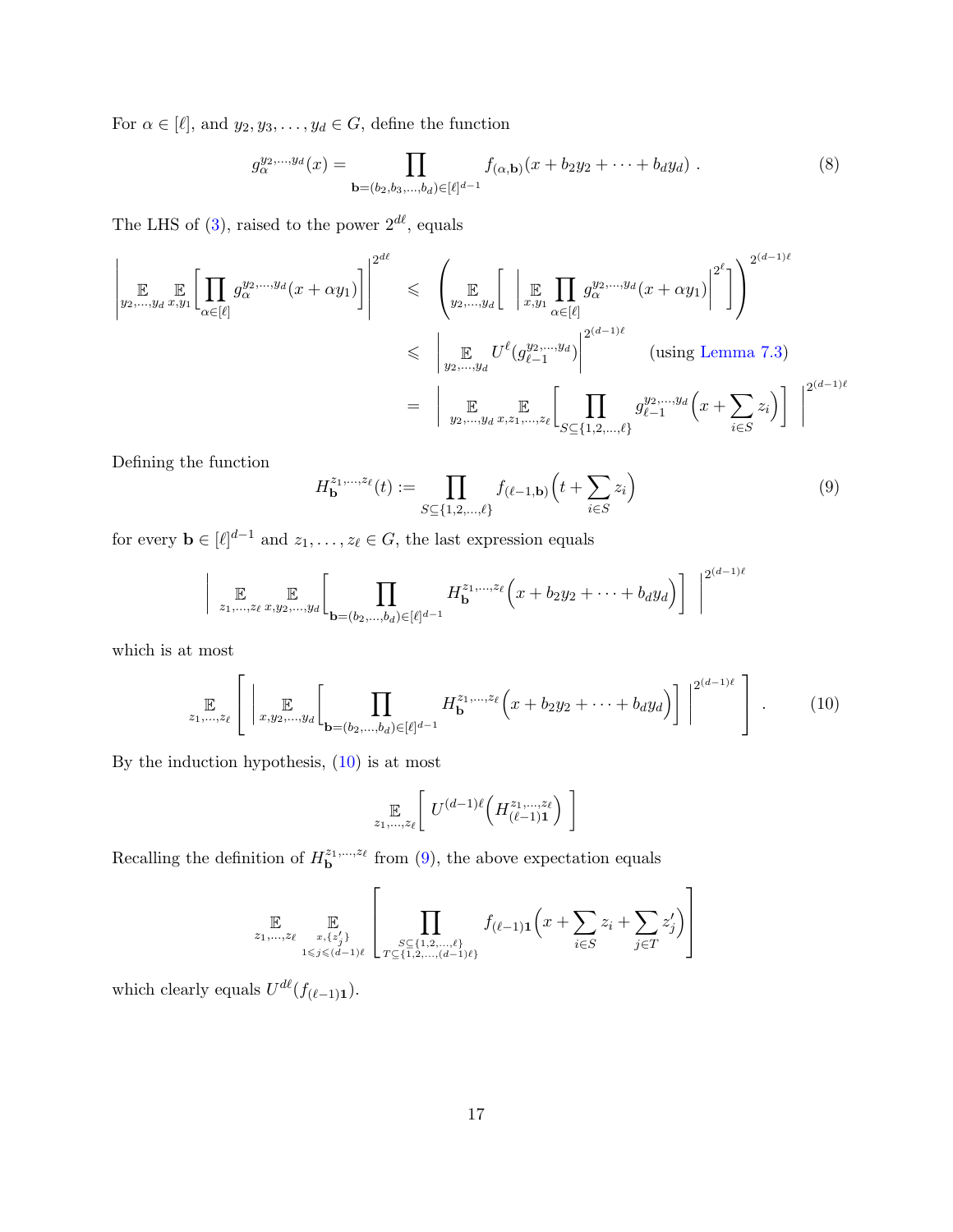### <span id="page-17-3"></span>8 Extending the CMM Algorithm for Non-Boolean CSPs

In this section, we outline a reduction from Non-boolean CSPs to boolean CSPs which in conjunction with CMM algorithm yields another algorithm for Max k-CSP.

Consider the case when  $q = 2^t$  for an integer t. Given a CSP  $\mathcal{I} = (\mathcal{V}, \mathcal{C})$ , for each variable  $x \in \mathcal{V}$ in the q-ary CSP, introduce t boolean variables corresponding to the encoding of the value  $x$  in to binary. Every constraint on k variables in V, translate in to a constraint on kt of the boolean variables. Using the CMM algorithm on the boolean CSP instance, obtain an assignment of value at least  $0.44 \frac{kt}{2^{kt}} OPT(\mathcal{I}) > 0.44 \frac{k}{q^k} OPT(\mathcal{I}).$ 

Set  $r = 2^{\lfloor \log q \rfloor}$ . Then we have  $q \geq r > q/2$ . We will reduce the q-ary CSP instance  $\mathcal{I} = (\mathcal{V}, \mathcal{C})$ to a CSP  $\mathcal{I}' = (\mathcal{V}', \mathcal{C}')$  over a domain of size r. The variables of  $\mathcal{I}'$  are the same as that of  $\mathcal{I}$ , i.e  $V = V'$ . For each variable  $x \in V'$ , its domain(set of allowed values) is a randomly chosen subset of size r of the set [q]. Thus the domain of each variable in  $\mathcal V'$  is a set of size r. The constraints in C' are the same as the constraints in C in the following sense: For any constraint  $c \in \mathcal{C}$ , there is a corresponding constraint  $c' \in \mathcal{C}'$  whose satisfying assignments are the same as that of c.

Consider the optimal assignment  $A$  to the instance  $I$ . We will obtain an assignment to the instance  $\mathcal{I}'$  as follows: For a variable  $x \in \mathcal{V}$ , if the assignment  $\mathcal{A}(x)$ , is not an allowed value for x in  $\mathcal{I}'$ , just reassign a random allowed value to x. For any given k-tuple of variables  $(x_1, \ldots, x_k)$ , with probability at least  $(r/q)^k$  over the choice of the random restriction, all the values  $\mathcal{A}(x_1), \mathcal{A}(x_2), \ldots, \mathcal{A}(x_k)$  are allowed. Thus the expected number of constraints  $\mathcal{C}'$  satisfied by the optimal assignment A is at least  $\left(\frac{r}{a}\right)$  $\left(\frac{r}{q}\right)^k \cdot OPT(\mathcal{I})$ . Running the CMM algorithm on the instance  $\mathcal{I}'$ produces an assignment that satisfies at least  $0.44 \frac{k}{r^k} \cdot \left(\frac{r}{q}\right)$  $\left(\frac{r}{q}\right)^k \cdot OPT(\mathcal{I}) \geqslant 0.44 \frac{k}{q^k} \cdot OPT(\mathcal{I}).$ 

## References

- <span id="page-17-5"></span>[1] P. Austrin. Towards sharp inapproximability for any 2-csp. In FOCS : IEEE Symposium on Foundations of Computer Science, 307–317, 2007. [3](#page-2-0)
- <span id="page-17-0"></span>[2] P. Austrin and E. Mossel. Approximation resistant predicates from pairwise independence. Electronic Colloqium on Computational Complexity, TR08-009, 2008. [1,](#page-0-0) [2,](#page-1-0) [3,](#page-2-0) [4](#page-3-1)
- <span id="page-17-1"></span>[3] M. Charikar, K. Makarychev, and Y. Makarychev. Near-optimal algorithms for maximum constraint satisfaction problems. In Proceedings of the 18th Annual ACM-SIAM Symposium on Discrete Algorithms, pages 62–68, 2007. [1,](#page-0-0) [2,](#page-1-0) [3,](#page-2-0) [8,](#page-7-1) [9](#page-8-0)
- <span id="page-17-4"></span>[4] I. Dinur, V. Guruswami, S. Khot, and O. Regev. A new multilayered PCP and the hardness of hypergraph vertex cover. SIAM J. Computing, 34(5):1129–1146, 2005. [3](#page-2-0)
- <span id="page-17-2"></span>[5] L. Engebretsen and J. Holmerin. More efficient queries in PCPs for NP and improved approximation hardness of maximum CSP. In STACS, volume 3404 of Lecture Notes in Computer Science, pages 194–205, 2005. [2,](#page-1-0) [3,](#page-2-0) [10](#page-9-1)
- <span id="page-17-7"></span>[6] W. T. Gowers and J. Wolf. The true complexity of a system of linear equations. arXiv:math.NT/0711.0185, 2007. [15](#page-14-5)
- <span id="page-17-6"></span>[7] B. Green and T. Tao. Linear equations in primes.  $arXiv:math.NT/0606088vt$ , 2006. [15](#page-14-5)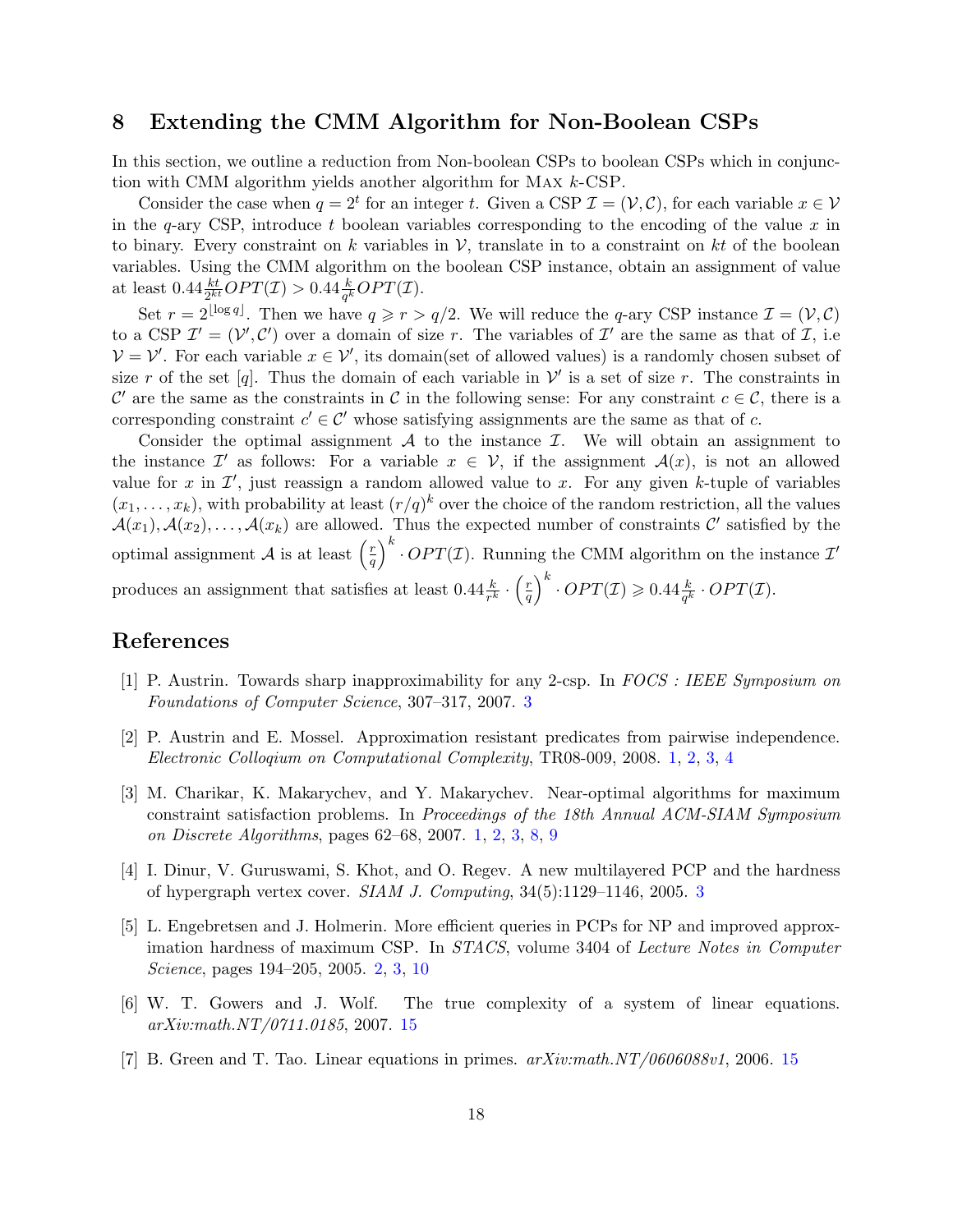- <span id="page-18-5"></span>[8] G. Hast. Approximating MAX kCSP – outperforming a random assignment with almost a linear factor. In ICALP: Annual International Colloquium on Automata, Languages and Programming, pages 956–968, 2005. [3,](#page-2-0) [8](#page-7-1)
- <span id="page-18-9"></span>[9] G. Hast. Beating a random assignment - approximating constraint satisfaction problems. Phd Thesis, Royal Institute of Technology 2005. [3](#page-2-0)
- <span id="page-18-3"></span>[10] J. Håstad. Some optimal inapproximability results. *Journal of the ACM*,  $48(4)$ :798–859, 2001. [2,](#page-1-0) [3](#page-2-0)
- <span id="page-18-10"></span>[11] J. Håstad. On the approximation resistance of a random predicate. In *APPROX-RANDOM*, pages 149–163, 2007. [3](#page-2-0)
- <span id="page-18-7"></span>[12] J. Håstad and A. Wigderson. Simple analysis of graph tests for linearity and PCP. Random Struct. Algorithms, 22(2):139–160, 2003. [3](#page-2-0)
- <span id="page-18-12"></span>[13] S. Khot and O. Regev. Vertex cover might be hard to approximate to within  $2-\varepsilon$ . J. Comput. Syst. Sci., 74(3):335–349, 2008. [4](#page-3-1)
- <span id="page-18-1"></span>[14] K. Makarychev and Y. Makarychev. Personal communication. 2008. [1,](#page-0-0) [3,](#page-2-0) [15](#page-14-5)
- <span id="page-18-2"></span>[15] Y. Nesterov. Quality of semidefinite relaxation for nonconvex quadratic optimization. CORE Discussion Paper 9719, 1997. [1,](#page-0-0) [2,](#page-1-0) [7](#page-6-0)
- <span id="page-18-11"></span>[16] P. Raghavendra. Optimal algorithm and inapproximability results for every csp? In STOC : ACM Symposium on Theory of Computing, pages 245-254, 2008. [3](#page-2-0)
- <span id="page-18-6"></span>[17] A. Samorodnitsky and L. Trevisan. A PCP characterization of NP with optimal amortized query complexity. In STOC : ACM Symposium on Theory of Computing, pages 191–199, 2000. [3,](#page-2-0) [10](#page-9-1)
- <span id="page-18-0"></span>[18] A. Samorodnitsky and L. Trevisan. Gowers uniformity, influence of variables, and PCPs. In STOC: ACM Symposium on Theory of Computing, pages 11-20, 2006. [1,](#page-0-0) [2,](#page-1-0) [3,](#page-2-0) [5,](#page-4-1) [10,](#page-9-1) [11](#page-10-1)
- <span id="page-18-4"></span>[19] L. Trevisan. Parallel approximation algorithms by positive linear programming. Algorithmica, 21(1):72–88, 1998. [3](#page-2-0)
- <span id="page-18-8"></span>[20] U. Zwick. Approximation algorithms for constraint satisfaction problems involving at most three variables per constraint. In Proceedings of the Ninth Annual ACM-SIAM Symposium on Discrete Algorithms, pages 201–210, 1998. [3](#page-2-0)